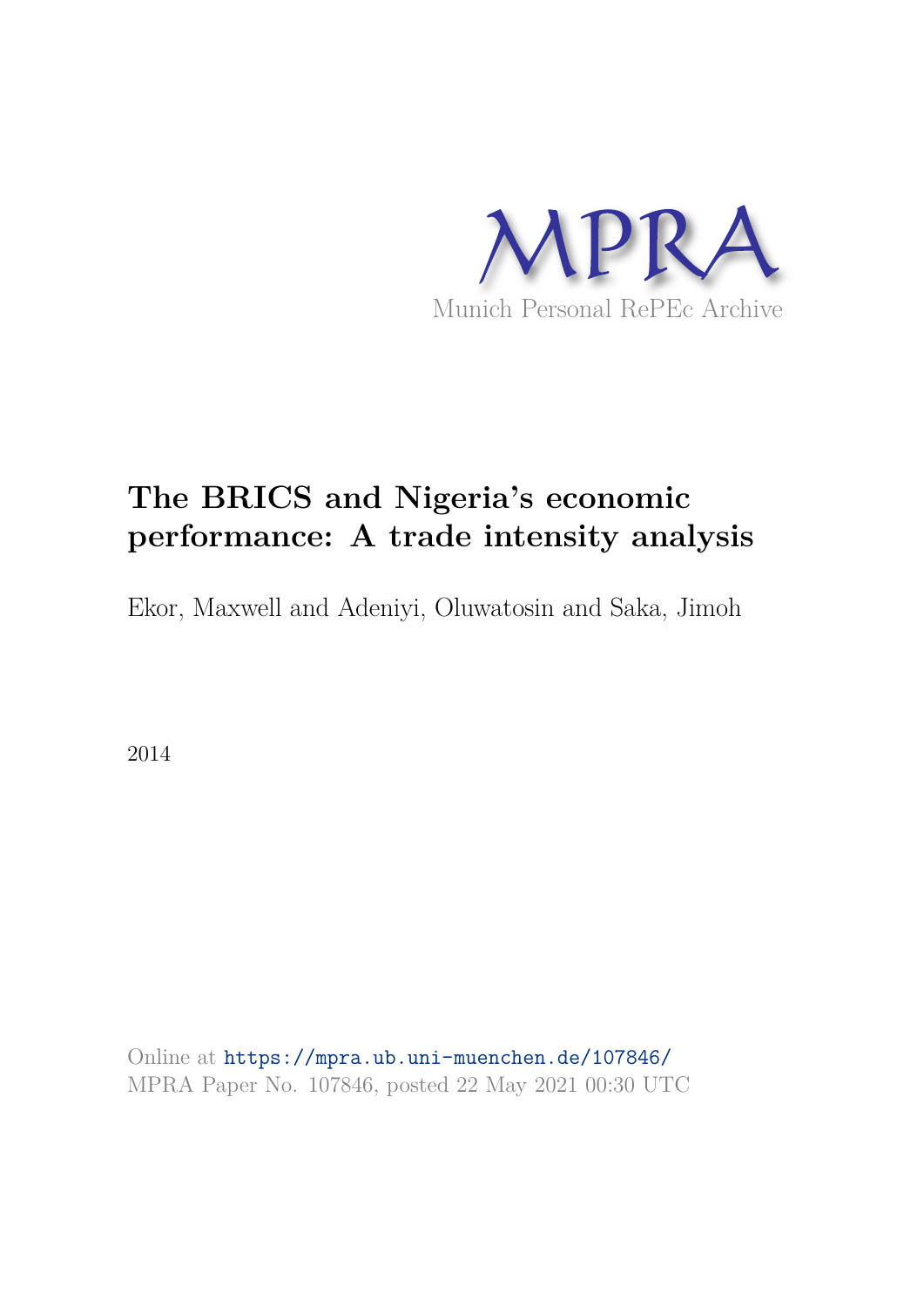## **The BRICS and Nigeria's economic performance: A trade intensity analysis**

**Maxwell Ekor<sup>1</sup> --- Oluwatosin Adeniyi<sup>2</sup> --- Jimoh Saka<sup>3</sup>**

<sup>1</sup>Preston Consults Limited, Abuja, Nigeria <sup>2</sup>Department of Economics, University of Ibadan, Nigeria <sup>3</sup>Department of Economics, Lagos State University, Nigeria

#### **Abstract**

The study examined Nigeria's trading relationship with the individual BRICS (Brazil, Russia, India, China and South Africa) by applying a combination of descriptive and econometric techniques. The findings show that Nigeria's trade intensity is highest with Brazil followed by trade with India and then South Africa. The outcome of the vector autoregressive analysis indicated that Nigeria's gross domestic product (GDP) reverts faster to equilibrium when there is a shock to exports to and imports from Brazil, as against Nigeria exports to and imports from the other BRICS countries. A key policy implication of the results is that of all the BRICS countries, Brazil appears to have the most potential in terms of improving Nigeria's trade position.

 **Keywords:** Trade intensity, Vector autoregression, Impulse-response, BRICS, MINT, Policy.  **JEL Classification:** C32; C51; F14.

## **1. Introduction**

Nigeria is touted as one of the countries with potentials to become one of the top economies in the world and this view is shared by proponents of the BRICS (Brazil, Russia, India, China and South Africa). Nigeria is even now grouped among the new emerging powers, the MINT (Mexico, Indonesia, Nigeria and Turkey) countries. The robust performance of the Nigerian economy as well as the goal of the Government to propel the economy to become one of the top 20 in the world by the year 2020 is also boosting the profile of the economy. To this end, the relationship between Nigeria and the BRICS has been of interest to stakeholders. For example, [Alao \(2011\)](#page-12-0) provided an insight into the relationship between Nigeria and the BRICs (excluding South Africa) from a diplomatic, trade, cultural and military relations perspectives. Also, the relationship between Nigeria and South Africa is considered strategic for the whole of Africa given the latter's involvement in the BRICS.

Studies have dwelt on relationships among the BRICS, for example, [Naresh and Alina \(2011\)](#page-12-1). However, one of the arguments against the BRICS arrangement is that rather than adopt a multilateral strategy, the individual countries are pursuing bilateral approach with different countries, including Nigeria. To this end, it is opined that there is an implicit struggle by the individual BRICS to penetrate the Nigerian economy. Also, Nigeria is believed to be strategic in identifying those markets, including the BRICS, where its bilateral interests are better served. Therefore, providing evidence on the trading relationship between Nigeria and the BRICS will shed light on the relevance of the BRICS economies to Nigeria.

Following from the above, the broad objective of this study is to discuss the extent of trade intensity between Nigeria and the individual BRICS. Specifically, the study examines how shocks to Nigeria's economy affect its exports to and imports from the BRICS. The rest of the study is organized as follows: Section 2 provides an overview of the Nigerian economy while section 3 presents the methodology for estimating the trade intensity and shocks. Section 4 presents the data and results while section 5 gives the policy implications of the results.

#### **2. Overview of the Nigerian Economy**

Following the rebasing of the GDP in April 2014, Nigeria is now the largest economy in Sub-Saharan Africa  $(SSA)$  and 26<sup>th</sup> in the world with an estimated nominal GDP of \$509 billion as shown in Figure 1. Since 1999 when series of reforms have been initiated and implemented, average real GDP growth has been robust at over 6% as indicted in Figure 2.



 **Fig-1.** Nigeria's Real GDP size 1961-2011 (million)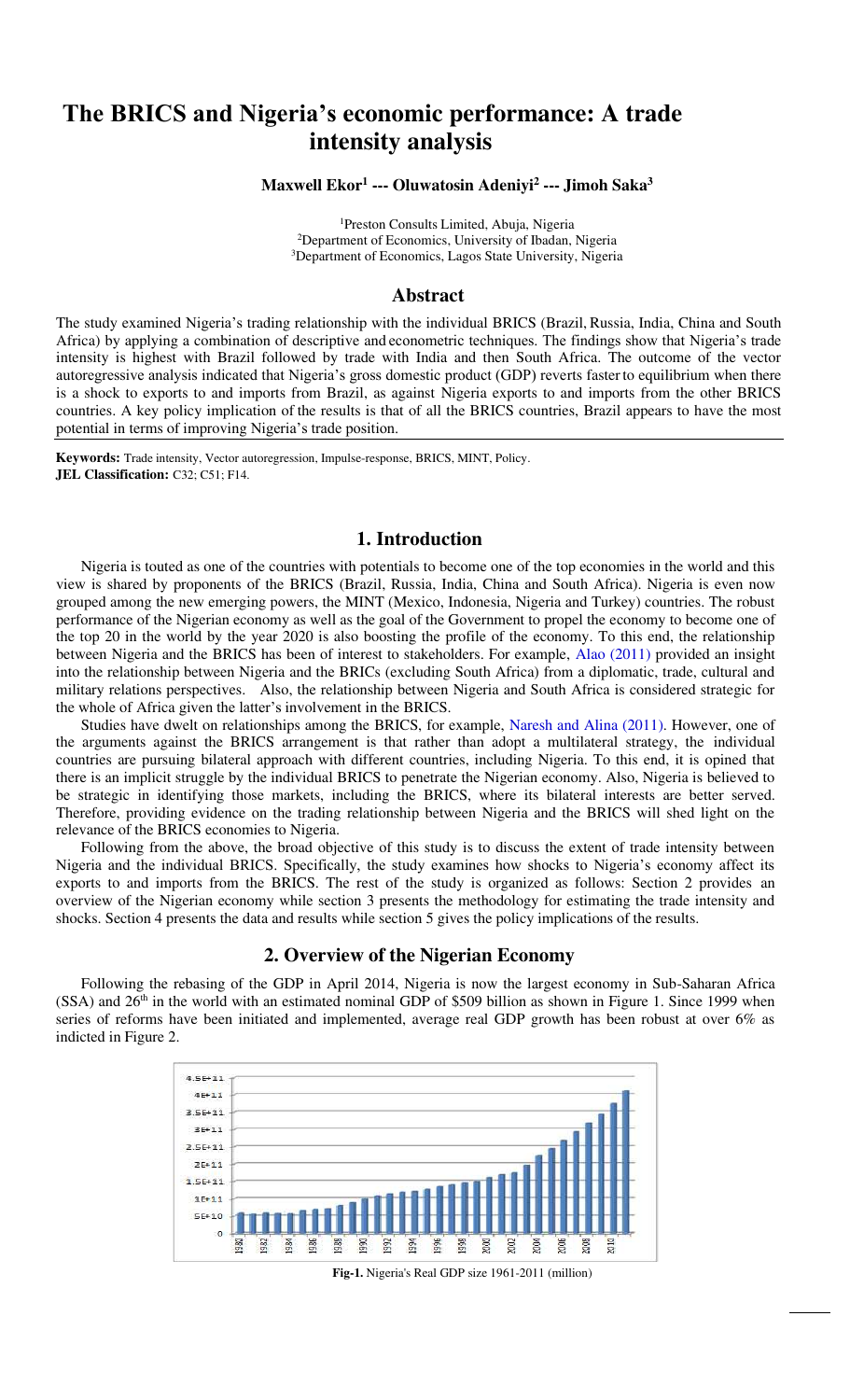

**Fig-2.** Nigeria's Real GDP Growth 1961-2011 (%)

With respect to the structure of the economy, Figure 3 shows that between 2002 and 2007, the Nigerian economy was substantially agrarian with the agriculture sector contributing approximately 37% to the GDP, the service sector contributed 24% while manufacturing sector had the least contribution of 3.1% in the period. The industrial sector contribution of 39% is as a result of the inclusion of oil and gas activities in the computation of the sector's contribution to the GDP. However, after the rebasing of the GDP in April 2014, the structure of the Nigerian economy has changed with the share of agricultural sector to the GDP declining from 33% to 22% while the share of the services sector has increased from 26% to about 51% of GDP.



**Fig-3.** Composition of Nigeria's GDP (%)



**Fig-4.** Growth in GDP per capita and inflation

In terms of welfare, the purchasing power as shown in Figure 4 has been eroded by rising inflation over the years. Between 1961 and 2011, the inflation rate in Nigeria averaged 16% while the growth in GDP per capita was 1.6%. This erosion in real income was prevalent in the mid-1990s when inflation rate spiked significantly as against growth in income that was relatively stable in the period. However, inflation rate has been at single digit in the recent times.

Nigeria's integration into the global economy has been on the rise since the 1990s with the trade balance increasing relative to the GDP. Figure 5 shows that between 1960 and 1989, the country's trade balance (% of GDP) averaged 34.2%. However, in the period 1990 to 2011, it averaged 76.2%, implying more integration with the global economy. With respect to the current account balance, since 2005 Nigeria has maintained a positive balance (% of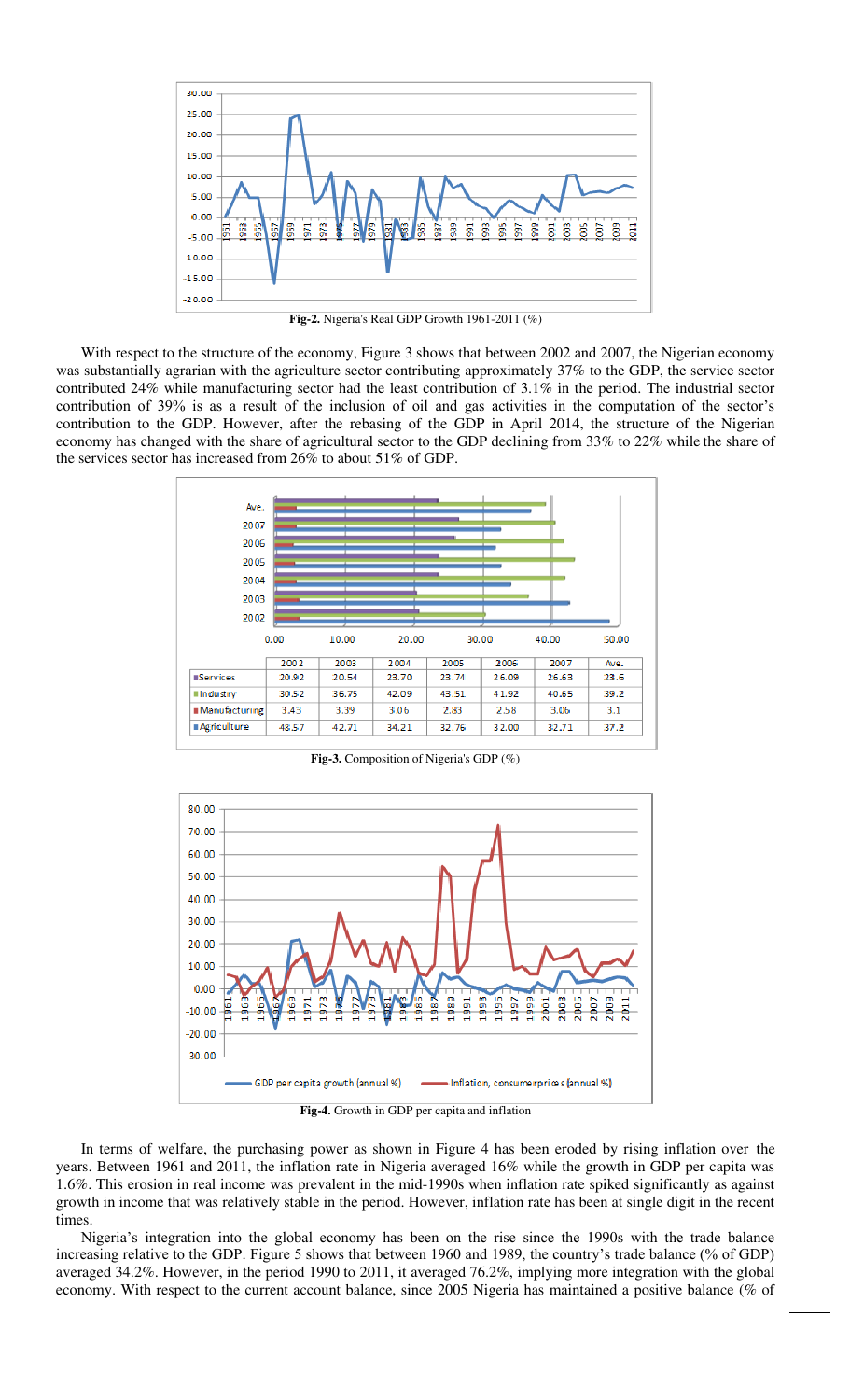

**Fig-6.** Nigeria's Current Account Balance (% of GDP)

2006

25.11

2007

16.66

2008

14.06

2009

8.20

2010

5.82

2011

3.56

## **3. Methodology**

#### **3.1. Descriptive Analysis**

In line with studies in the literature, e.g., Oehler-[Şincai \(2011](#page-12-2)) the first objective of the study is to estimate the level of trade intensity between Nigeria and the individual BRICS. The trade intensity between exporter *i* and importer *j* is defined as:

Where

| Trade Intensity (TI) = $\frac{Kij}{Kwi}$ | Ki Kw                                                                                                           | (1) |
|------------------------------------------|-----------------------------------------------------------------------------------------------------------------|-----|
| $\mathbf{V}$                             | the contract of the contract of the contract of the contract of the contract of the contract of the contract of |     |

| $=$ country i exports to country j        |
|-------------------------------------------|
| $=$ country i total exports               |
| $=$ world exports to country $\mathbf{i}$ |
| = total world exports.                    |
|                                           |

2005

32.54

Current account balance (% of

GDP)

An index above one indicates larger exports from country *i* to country *j* than would be expected from country *j's* importance in world trade.

#### **3.2. Estimation Technique**

The estimation approach for the study is the Hjalmarsson and Österholm  $(2007)^1$  multivariate vector autoregressive (VAR) cointegration technique which assumes that all the variables are endogenous. A VAR with p lags is stated in the form below;

$$
y_t = v + A_1 y_{t-1} + A_2 y_{t-2} + \dots + A_p y_{t-p} + \varepsilon_t
$$
\n(2)

where  $y_t$  is a K × 1 vector of endogenous variables,  $v$  is K × 1 vector of parameters,  $A_1 - A_p$  are K × K

matrices of parameters, and  $\epsilon_{\iota}$  is K  $\times$  1 vector of disturbance terms. The VAR is used when there is no cointegration among the variables and it is estimated using time series that have been transformed to their stationary values. However, if evidence of cointegration exists, the vector error correction (VECM) is estimated. The number of cointegrating vectors is determined using the trace test and the maximum-eigenvalue test. Therefore, we estimate the following equation;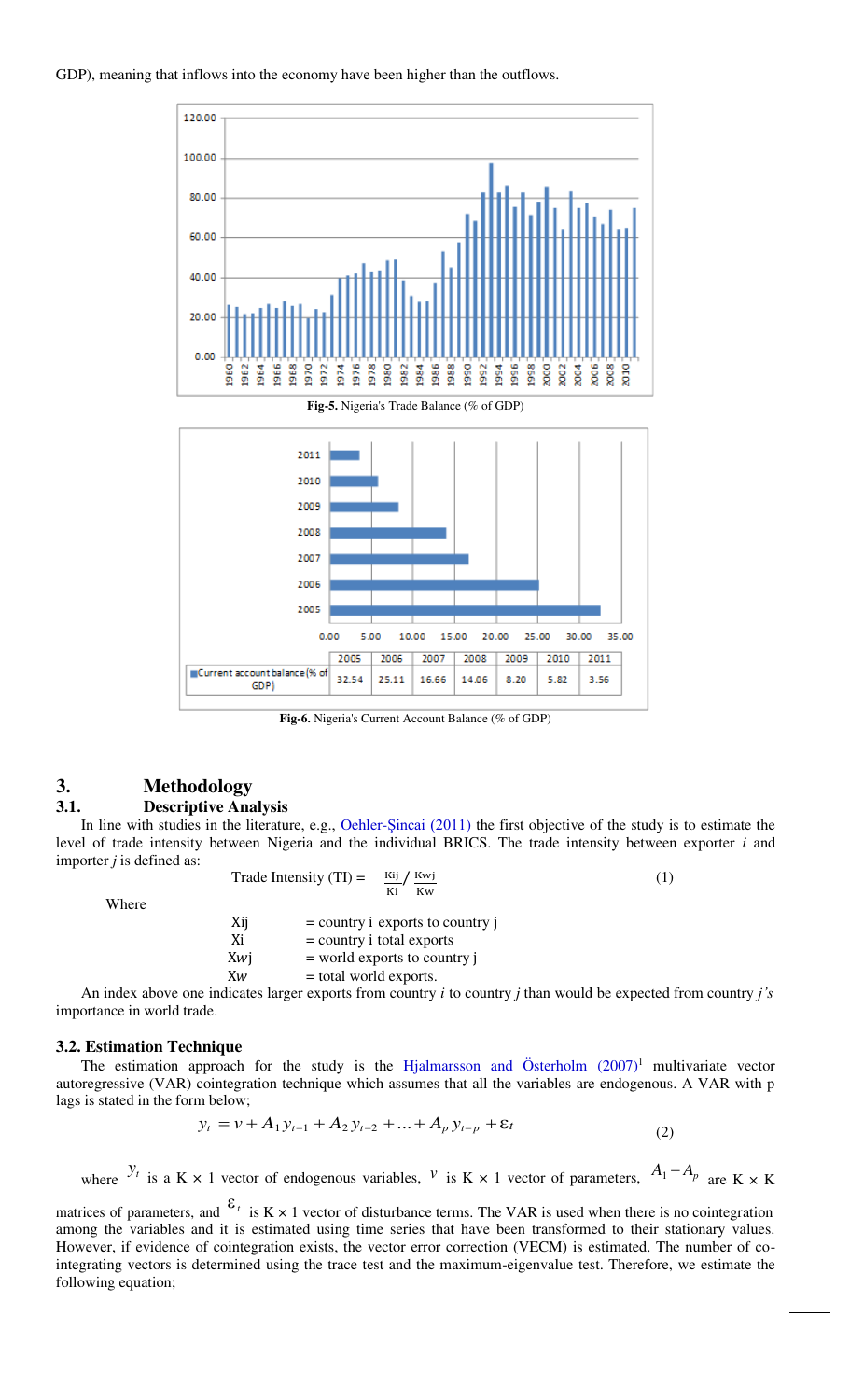Where;

| GDPt                   | $=$ Nigeria's gross domestic product                  |
|------------------------|-------------------------------------------------------|
| $\bm{\mathrm{EXT}}$ it | $=$ Nigeria's exports to each of the individual BRICS |
| <b>IMFit</b>           | $=$ Nigeria's imports from each of the BRICS          |
| INFt                   | $=$ Nigeria's Africa's domestic inflation rate        |

Given that the main limitation of the VAR/VECM model is the lack of a strong theoretical basis for estimated coefficients, the study will focus on discussing the impulse response and the variance decomposition analyses. However, before estimating equation 3, the Augmented Dickey–Fuller (ADF) test will be used to test the time series properties of the selected variables while appropriate lag length will be determined using the relevant criteria such as the Akaike Information Criterion [AIC] and the Bayesian Information Criterion [BIC].

#### **3.3. Data Type and Source**

Annual time series data from 1995 to 2011 is used to estimate the trade intensity index between Nigeria and each of the BRICS. In order to have sufficient data points for the empirical analysis, quarterly data between 2005Q1 and 2012Q1 is applied. The sources of the data include UNCTAD – for the exports and imports variables, while the GDP and inflation rates were sourced from the Central Bank of Nigeria statistical bulletins.

#### **4. Data Presentation - Trade Flows between Nigeria and the BRICS**

The trade flows between Nigeria and the individual BRICS between 1995 and 2011 is depicted in Figures 7 to 11. Specifically, and as shown in Figure 7, Brazil recorded an average \$2,156.9 million trade deficit with Nigeria in the period given that its exports to Nigeria averaged \$703.4 million while its imports from Nigeria averaged \$2, 860.4 million. Figure 8 shows that Russia maintained trade surplus with Nigeria as its exports averaged \$109.5 million and imports \$6.3 million, implying that the country maintained an average trade surplus of \$103.2 million with Nigeria in the period. The trade flow between India and Nigeria as shown in Figure 9 indicates that apart from 2004 and 2005 when India recorded positive trade balance with Nigeria, all other years were negative. Overall, India's exports to Nigeria averaged \$801.9 million in the review period while imports were \$3,939.1 million, bringing the trade deficit to an average of \$3,137.2 million.

The trade flow between China and Nigeria as shown in Figure 10 indicates that the Asian country recorded trade surplus with Nigeria in the review period. China's exports to Nigeria and imports from Nigeria averaged \$2.6 billion and \$404.7 million respectively between 1995 and 2011, resulting in a trade surplus of \$2.2 billion in the period. South Africa's trade flows with Nigeria as shown in Figure 11 indicates that total exports to Nigeria averaged \$390.3 million while imports were \$885.4 million, thereby giving a trade deficit of \$495.1 million.

The trade intensity analysis as shown in Figure 12 indicates that between 1995 and 2011, Nigeria's trade intensity was highest with India, followed by trade with Brazil and then with South Africa. The intensity index with China and Russia are less than 1 but was lowest with Russia. This implies that among the BRICS, Russia was the smallest trading partner with Nigeria in the period 1995 – 2011.



**Fig-7.** Nigeria - Brazil Trade Balance

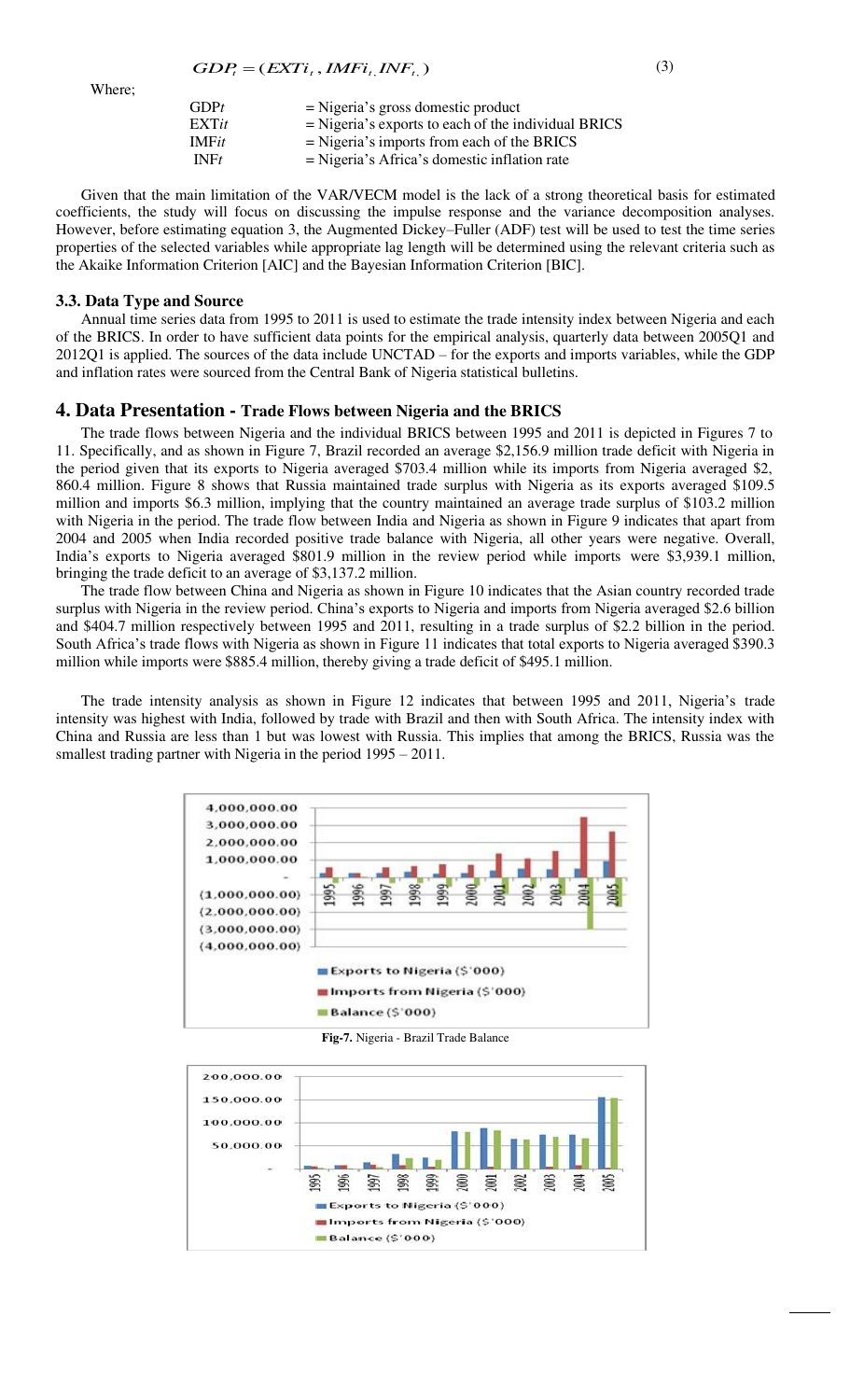

**Fig-9**. Nigeria - India Trade Balance



**Fig-10.** Nigeria - China Trade Balance





## **5. Results**

In this section, attempt is made to provide empirical support for the trading relationship between Nigeria and the individual BRICS using the traditional VAR technique, although some studies, for example [Mustafa and Kabundi](#page-12-4)  [\(2011\)](#page-12-4) used the Global VAR. The analysis focuses on Nigeria and Brazil, Nigeria and China and then Nigeria and South Africa, all between 2005Q1 and 2012Q1. However, the unavailability of data for Russia and India means that both countries are omitted from the analysis.

## **5.1. Nigeria and Brazil**

## **5.1.1. Unit Root, Lag Length and Cointegration**

Table 1 shows the results of the test for time series properties of the variables using the Augmented Dicker Fuller (ADF) test. The outcome indicates that all the indicators, gross domestic product (GDP), Nigeria's exports to Brazil (EXTBR), Nigeria's imports from Brazil (IMFBR) and Nigeria's inflation rate (INF) are I (1) series as they are stationary after first differencing.

| Table-1. Augmented Dickey Fuller Test |                         |                                    |  |  |
|---------------------------------------|-------------------------|------------------------------------|--|--|
|                                       | <b>P-value at Level</b> | <b>P-value at First Difference</b> |  |  |
| <b>GDP</b>                            | 0.7576                  | 0.0000                             |  |  |
| <b>EXTBR</b>                          | 0.3715                  | 0.0000                             |  |  |
| <b>IMFBR</b>                          | 0.7594                  | 0.0000                             |  |  |
| <b>INF</b>                            | 0.4866                  | 0.0158                             |  |  |

**Source:** Authors' estimations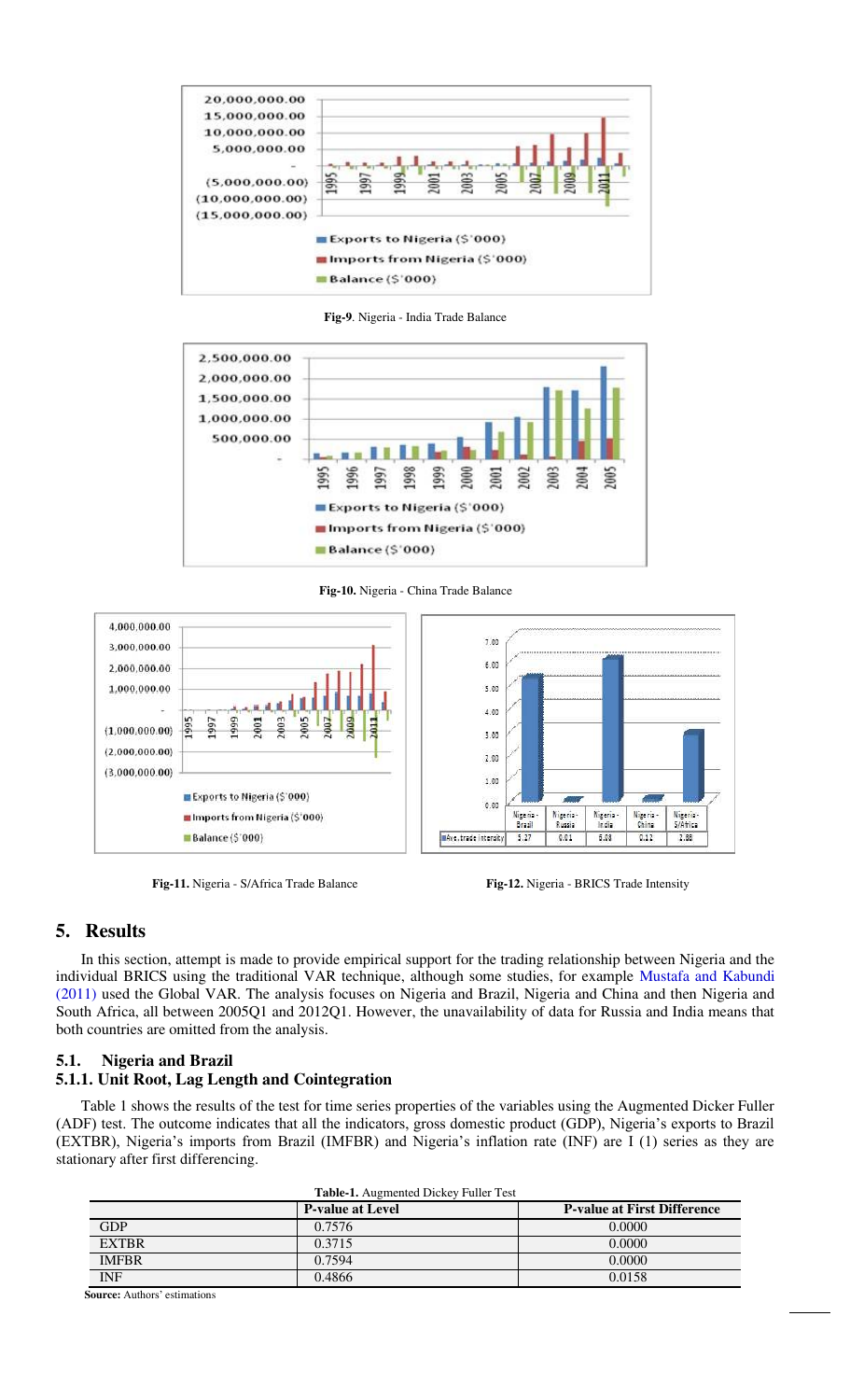In order to proceed to ascertaining if there are cointegrating vectors in the equation, we first choose the appropriate lag length using the Akaike information criterion (AIC), the Schwarz Bayesian criterion (SBIC), and the Hannan-Quinn criterion (HQC). Therefore, Table 2 provides that the appropriate lag length is 2 as suggested by the AIC and HQC criterion.

| <b>Table-2.</b> Lag length selection |         |        |            |            |            |
|--------------------------------------|---------|--------|------------|------------|------------|
| Lags                                 | loglik  | p(LR)  | AIC        | BIC        | HQC        |
|                                      | 44,0471 |        | $-1.9237$  | $-0.9486*$ | $-1.6533$  |
| ◠<br>∠                               | 67.1352 | 0.0000 | $-2.4908*$ | $-0.7356$  | $-2.0040*$ |
|                                      |         |        |            |            |            |

**Note:** AIC = Akaike criterion, SBIC = Schwarz Bayesian criterion and HQC = Hannan-Quinn criterion.

The result of the Johansen cointegration test as shown in Table 3 indicates that using the eigenvalue and trace tests, there exist at least one cointegrating vector in the equation. Therefore, the vector error correction model is estimated prior to using the impulse response analysis to ascertain how Nigeria's GDP responds to shocks in exports to and imports from Brazil.

| <b>Table 3.</b> Johansen Co-integration Test |            |                   |                |  |
|----------------------------------------------|------------|-------------------|----------------|--|
| Rank                                         | Eigenvalue | <b>Trace test</b> | <b>P-value</b> |  |
| $\theta$                                     | 0.8755     | 108.7700          | 0.0000         |  |
|                                              | 0.7259     | 56.6790           | 0.0000         |  |
| $\overline{2}$                               | 0.5107     | 24.3210           | 0.0014         |  |
| 3                                            | 0.2274     | 6.4510            | 0.0111         |  |

**Source:** Authors' estimations

L

#### **5.1.2. Impulse Response Analysis**

The response of Nigeria's GDP to a one standard error shock to exports to Brazil is depicted in Figure 13 and the GDP responds positively in Q1, moderates afterwards and was negative in Q4. Following from this, the response gets positive but unstable until the effect gets flat from Q10. On the contrary, the response of GDP to a shock in imports from Brazil as shown in Figure 14 indicates that the effect of the response was mixed in the initial quarters. While the response was positive and sharp between Q1 and Q2, the response in Q3 was negative before becoming positive again in Q4 and then dies out from Q5. When compared with the response to a shock to exports to Brazil, it means that the GDP reverts faster to equilibrium when there is a shock to imports from Brazil.

When emphasis is placed on how Nigeria's exports to Brazil respond to a one standard error shock to the GDP, Figure 15 shows that the response declined in Q1 and eventually dies out from Q10. Similarly, the response of Nigeria's imports from Brazil to a one standard error shock to the GDP as shown in Figure 16 also dies out from Q10 after declining in Q1 and also negative in Q2. The response of Nigeria's GDP to a one standard error shock to the domestic inflation rate shows that the initial response is sharp and negative between Q1 and Q3 before becoming relatively stable, although still negative. This negative response of the GDP to a shock to inflation, however, becomes flat from Q10 and remained so throughout the period.

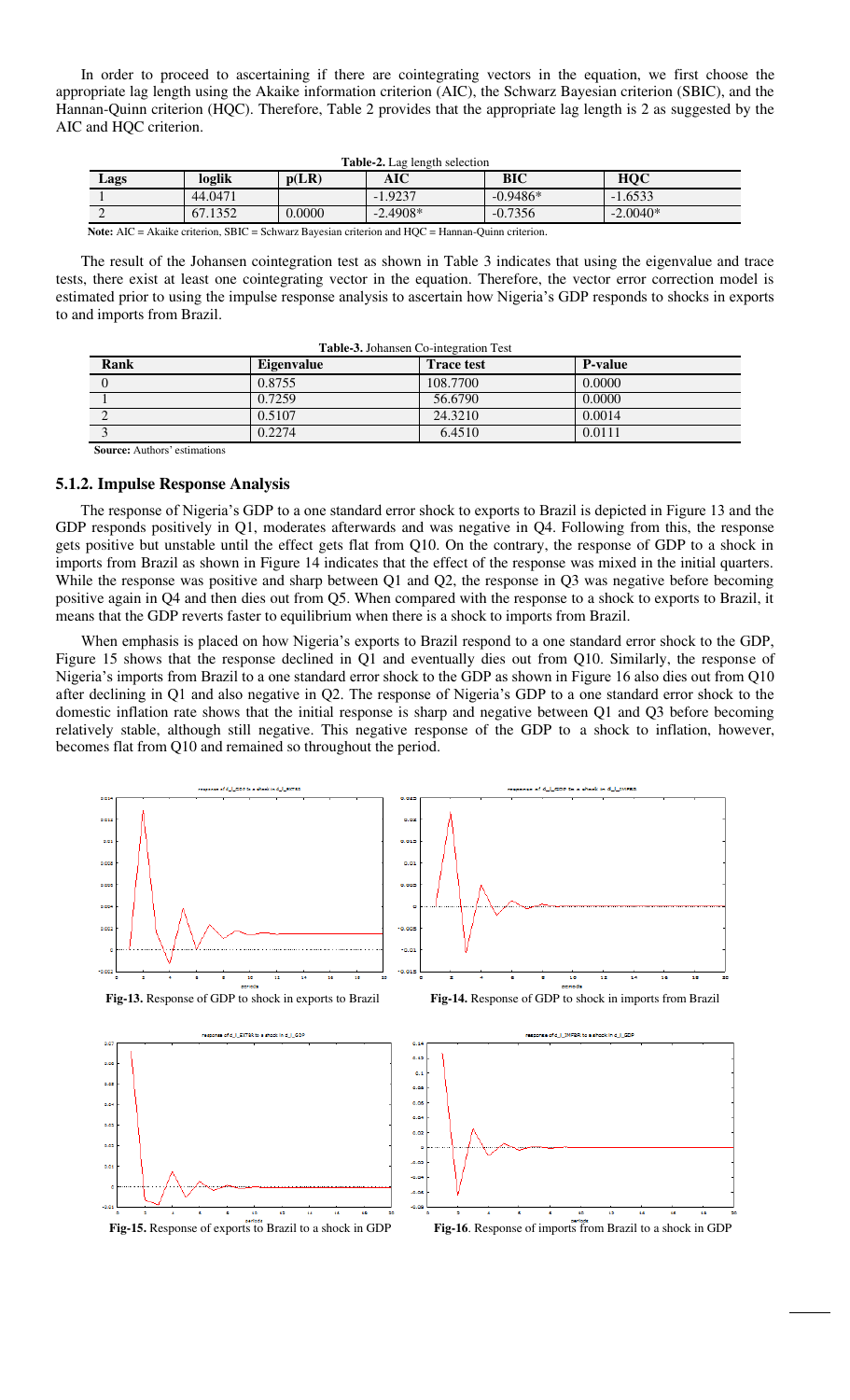

**5.1.3. Variance Decomposition Analysis** 

The objective of the variance decomposition analysis is to provide the extent to which the variation in a particular variable is explained by the other variables in the equation. Table 1 in Appendix<sup>2</sup> A shows that on average 87% of the variation in Nigeria's GDP is explained by own effect, followed by imports from Brazil (9.2%), exports to Brazil (2.9%), while inflation rate explains the least average variation of approximately 0.7% of the GDP. Similarly, Table 2 indicates that own effect explains the highest variation of 89% in Nigeria's exports to Brazil followed by inflation (7%), imports from Brazil (2.3%), while the least variation of 2.1% is explained by the GDP. Also, own effect explains the highest average variation of 74% in imports from Brazil while GDP explains 14.8%, followed by exports to Brazil (9.1%), while inflation explains the least average variation of 1.8%. With respect to the level of variation in the domestic inflation rate, Table 4 explains that own effect is responsible for average 67% while exports to Brazil is responsible for 32%, followed by imports from Brazil (1.2%) and GDP (0.09%).

#### **5.1.4. Diagnostic Tests**

Diagnostic tests are conducted in order to provide validation to the results of the trading relationship between Nigeria and Brazil. The results as shown in Table 4 below indicate that the errors are normally distributed while there is no evidence of the presence of autocorrelation and heteroskedasticity.

|                    | Null hypothesis                   | <b>P-value</b> |
|--------------------|-----------------------------------|----------------|
| Normality          | Error is normally distributed     | 0.6231         |
| Autocorrelation    | Autocorrelation not present       | 0.8560         |
| Heteroskedasticity | No presence of heteroskedasticity | 0.2156         |
|                    |                                   |                |

**Source:** Authors' estimates

#### **5.2. Nigeria and China**

## **5.2.1. Unit Root, Lag Length and Cointegration**

Table 5 shows that in addition to the gross domestic product and inflation rate that are stationary after first differencing, Nigeria's exports to China (EXTCH) and imports from China (IMFCH) are also I (1) series and are appropriate to be included in the VAR estimation.

| <b>Table-5.</b> Stationarity Test |                         |                                    |  |  |
|-----------------------------------|-------------------------|------------------------------------|--|--|
|                                   | <b>P-value at Level</b> | <b>P-value at First Difference</b> |  |  |
| <b>GDP</b>                        | 0.7576                  | 0.0000                             |  |  |
| <b>EXTCH</b>                      | 0.6504                  | 0.0000                             |  |  |
| <b>IMFCH</b>                      | 0.5177                  | 0.0000                             |  |  |
| <b>INF</b>                        | 0.4866                  | 0.0158                             |  |  |

**Source:** Authors' estimates

In addition to testing for the time series properties of the variables, Table 6 shows that the lag length selection of 2 is the appropriate level as suggested by the Akaike criterion and the Hannan-Quinn criterion.

| <b>Table-6.</b> Lag Length Selection                                     |         |        |            |           |            |
|--------------------------------------------------------------------------|---------|--------|------------|-----------|------------|
| Lags                                                                     | loglik  | p(LR)  | AIC        | BIC       | HQC        |
|                                                                          | 30.3923 |        | $-0.8314$  | $0.1437*$ | $-0.5609$  |
|                                                                          | 53.9310 | 0.0000 | $-1.4345*$ | 0.3207    | $-0.9476*$ |
| _______<br>.<br>.<br>____<br>the company's company's company's company's |         |        |            |           |            |

**Note:** AIC = Akaike criterion, BIC = Schwarz Bayesian criterion and HQC = Hannan-Quinn criterion.

From the results of the Johansen cointegration test in Table 7, at least one cointegrating vector is present in the equation using the eigenvalue and trace tests. This means that we estimate the VECM with the aim of ascertaining the impulse response and error variance decomposition.

| Table-7. Johansen Co-integration Test |            |                   |                |  |
|---------------------------------------|------------|-------------------|----------------|--|
| Rank                                  | Eigenvalue | <b>Trace test</b> | <b>P-value</b> |  |
|                                       | 0.8362     | 89.0660           | 0.0000         |  |
|                                       | 0.5592     | 43.8410           | 0.0005         |  |
|                                       | 0.4411     | 23.3640           | 0.0021         |  |
|                                       | 0.2973     | 8.8198            | 0.0030         |  |

**Source:** Authors' estimations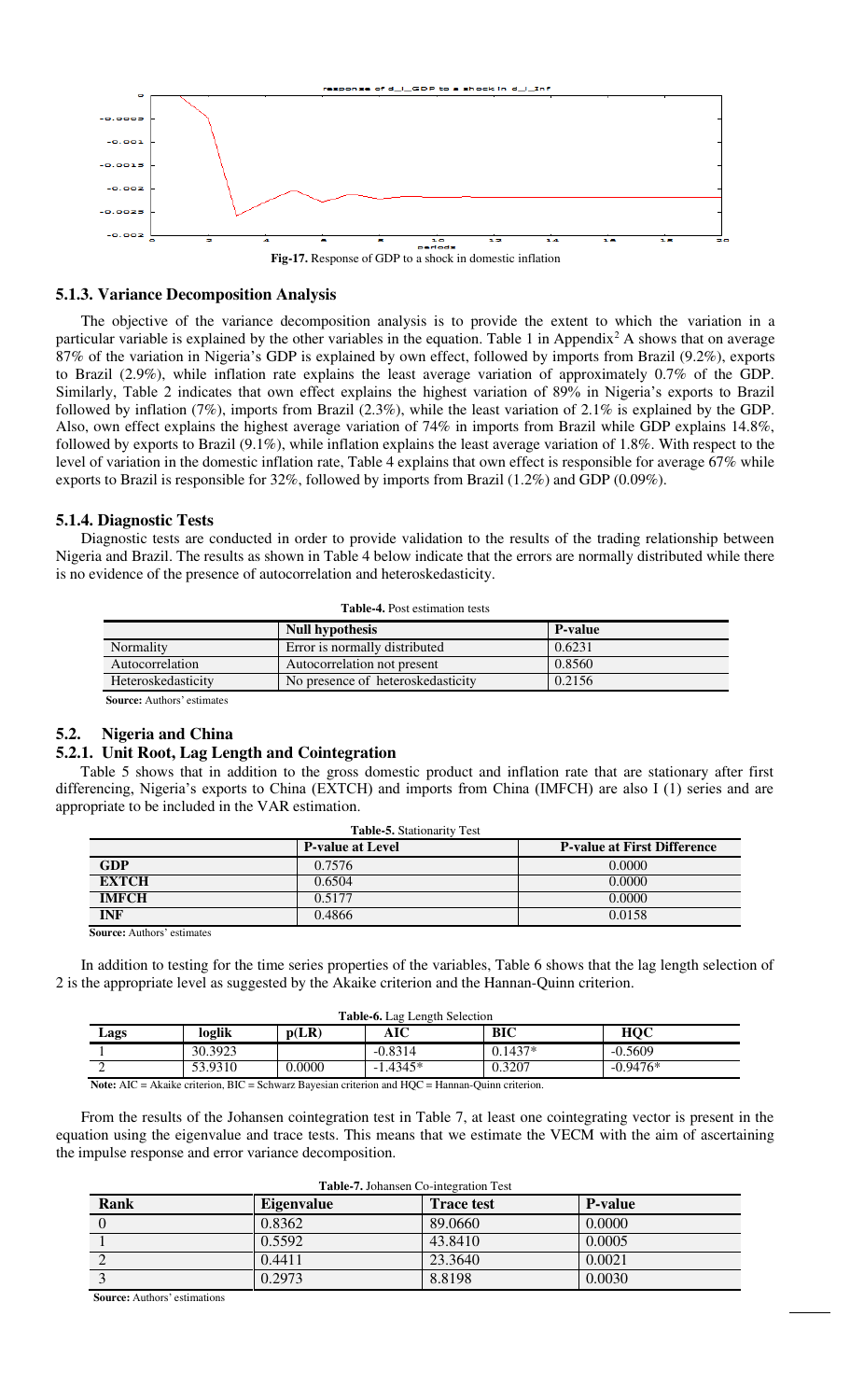#### **5.2.2. Impulse Response Analysis**

The impulse response analysis for Nigeria's GDP and exports to China is shown in Figure 18. The response of the GDP to a shock in exports to China is positive in the initial quarters but by Q4 the response becomes negative. Although this improved by Q5, the effect was flat from Q9 and remained so afterwards. When the impulse response analysis is reversed, that is, considering the response of Nigeria's exports to China to a one standard error shock to GDP, Figure 19 shows that the unstable response between Q1 and Q4 gave way for stability, with the effect remaining flat and positive from Q5.

The response of the GDP to a one standard error shock in imports from China as shown in Figure 20 depicts that the effect dies out from Q6 after the sharp positive response in Q1 and the negative response between Q3 and Q4. Again, the reversal of the impulse response analysis as shown in Figure 21 indicates that in the event of a shock to the GDP, the response of imports from China is a sharp decline from the positive level in Q1 to a negative response in Q2. The response improved between Q3 and Q4 and then dies out from Q6.

With respect to the response of Nigeria's GDP to a one standard error shock to the domestic inflation rate, Figure 22 shows that the response is a sharp negative decline between Q1 and Q5 before becoming flat for the rest of the period from Q6.



#### **5.2.3. Variance Decomposition Analysis**

The results of the variance decomposition analysis for the trading relationship between Nigeria and China are provided in Appendix B. Table 1 show that own effect explains the highest variation of 81% in Nigeria's GDP while inflation rate explains the second highest variation of 9%. Imports from China explain 8.8% in the variation in the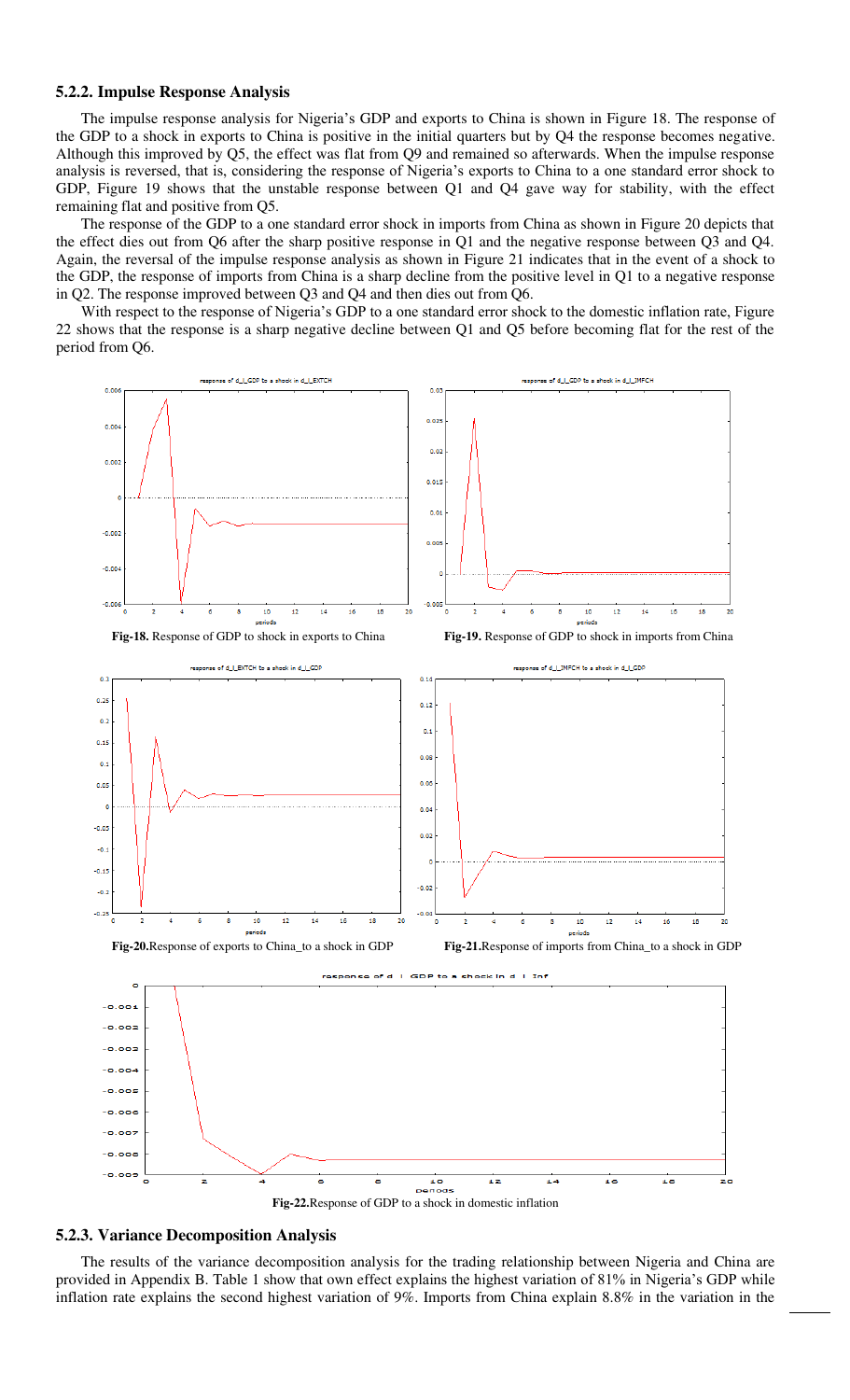GDP while exports to China explain the least variation of 1.2% in the GDP. The results of the variance decomposition for Nigeria's exports to China is shown in Table 2 and indicates that own effect explains 81% of the variation followed by the inflation rate and then the GDP. Imports from China explain the least variation in Nigeria's exports to China.

Also, Table 3 shows that the GDP explains the highest variation of 43% in Nigeria's imports from China followed by own effect of 40% and then inflation rate with approximately 11%. Exports to China explain the least variation of 6% in Nigeria's imports from China. The highest variation in the domestic inflation rate of 94% is explained by own shock as shown in Table 4, while exports to China is responsible for 3% of the variation in domestic inflation. The GDP and imports from China are responsible for 2% and 0.6% of the variation in Nigeria's domestic inflation rate in that order.

#### **5.2.4. Diagnostic Tests**

In order to provide some evidence of validity for the results of the trading relationship between Nigeria and China, the combined residual plot shown in Figure 23 indicates that the residuals are stationary. This suggests that the results obtained are valid.



**Figure-23.** Combined residual plot

In addition to the combined plots, Table 8 shows the results of other diagnostic tests and indicates that the errors are normally distributed, while we also fail to reject the null hypotheses of no presence of autocorrelation and heteroskedasticity.

|  | <b>Table-8.</b> Post Estimation Tests |  |
|--|---------------------------------------|--|
|--|---------------------------------------|--|

|                    | <b>Null hypothesis</b>            | <b>P</b> -value |
|--------------------|-----------------------------------|-----------------|
| Normality          | Error is normally distributed     | 0.7524          |
| Autocorrelation    | Autocorrelation not present       | 0.7450          |
| Heteroskedasticity | No presence of heteroskedasticity | 0.2405          |

**Source:** Authors' estimations

## **5.3. Nigeria and South Africa 5.3.1. Unit Root, Lag Length and Cointegration**

Table 9 shows that Nigeria's exports to South Africa (EXTSA) and imports from South Africa (IMFSA) have unit root at level before becoming stationary after first differencing, making them I (1) series alongside GDP and inflation. In addition, Table 10 shows that all the selection lag length selection criteria indicate that 1 is the appropriate lag length.

|              | Table-9. Augmented Dickey Fuller Test |                                    |
|--------------|---------------------------------------|------------------------------------|
|              | <b>P-value at Level</b>               | <b>P-value at First Difference</b> |
| GDP          | 0.7576                                | 0.0000                             |
| <b>EXTSA</b> | 0.1060                                | 0.0000                             |
| <b>IMFSA</b> | 0.7985                                | 0.0000                             |
| <b>INF</b>   | 0.4866                                | 0.0158                             |

**Source:** Authors' estimations

 $\frac{1}{1}$ 

| <b>Table-10.</b> Lag length selection |         |        |                                                                                                             |           |            |  |
|---------------------------------------|---------|--------|-------------------------------------------------------------------------------------------------------------|-----------|------------|--|
| Lags                                  | loglik  | p(LR)  | AIC                                                                                                         | BIC       | <b>HOC</b> |  |
|                                       | 27.1746 |        | $-0.5739*$                                                                                                  | $0.4011*$ | $-0.3035*$ |  |
|                                       | 36.9062 | 0.2454 | $-0.0725$                                                                                                   | .6826     | 0.4143     |  |
|                                       |         |        | <b>Note:</b> $AIC = Akaike criterion$ . BIC = Schwarz Bayesian criterion and $HOC =$ Hannan-Quinn criterion |           |            |  |

**Note:** AIC = Akaike criterion, BIC = Schwarz Bayesian criterion and HQC = Hannan-Quinn criterion

The results for the eigenvalue and trace tests as reported in Table 11 indicate that there exists at least one cointegrating vector in the equation. This implies that the vector autoregressive model can be estimated with the aim of tracing out the response of Nigeria's GDP to shocks to its exports to South Africa, its imports from South Africa as well as the domestic inflation rate. Following from this, the variance decomposition analysis is also carried out.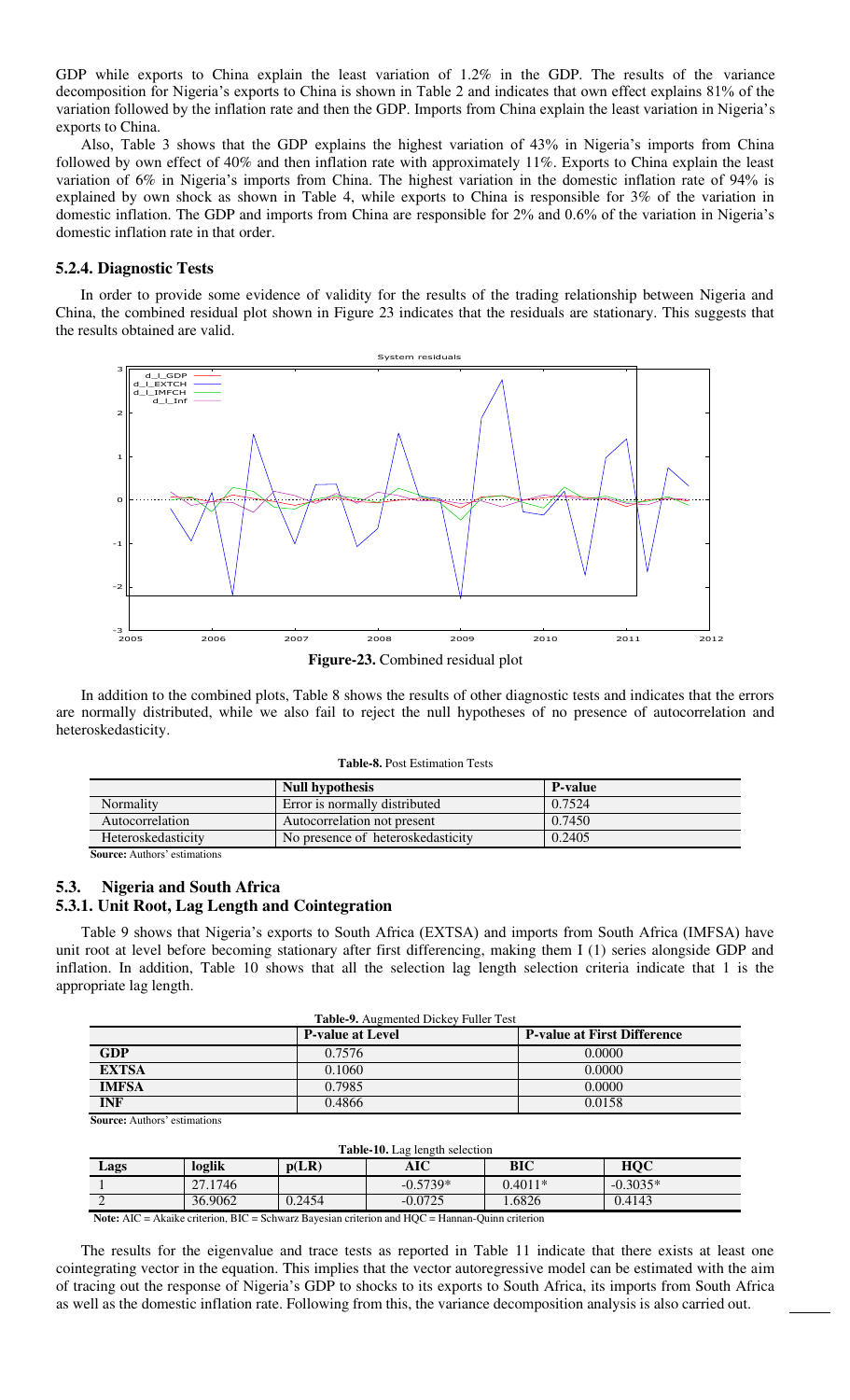| <b>Table-11.</b> Johansen Co-integration Test |            |                   |                |  |  |
|-----------------------------------------------|------------|-------------------|----------------|--|--|
| Rank                                          | Eigenvalue | <b>Trace test</b> | <b>P-value</b> |  |  |
|                                               | 0.85098    | 98.7520           | 0.0000         |  |  |
|                                               | 0.60524    | 49.2560           | 0.0000         |  |  |
|                                               | 0.53278    | 25.0900           | 0.0010         |  |  |
|                                               | 0.18456    | 5.3048            | 0.0213         |  |  |

**Source:** Authors' estimations

#### **5.3.2. Impulse Response Analysis**

The response of Nigeria' GDP to a one standard error shock to exports to South Africa is depicted in Figure 24. The response between Q1 and Q6 was unstable, fluctuating in the positive and negative regions before moderating between Q7 and Q10. The effect of the shock finally dies out from Q11. Figure 25 shows that the response of Nigeria's GDP to a shock in imports from South Africa is negative in Q1. Although the response improved in Q2, it stayed negative before becoming flat from Q6.

However, in the event of a shock to the GDP, Nigeria's exports to South Africa as shown in Figure 26 indicates a sharp decline from a positive level to negative in Q2. The volatility in the response reduced from Q3 before the effect finally dies out from Q10. Also, when a shock to GDP is considered, the response of Nigeria's imports from South Africa as shown in Figure 27 indicates that from a positive state in Q1, the response is negative in Q3 and becomes flat from Q4. With respect to the response of Nigeria's GDP to a one standard error shock to the domestic inflation rate, Figure 28 shows that the response is a sharp negative decline between Q1 and Q2 before becoming flat for the rest of the period from Q4.



**Fig-28.** Response of GDP to a shock in domestic inflation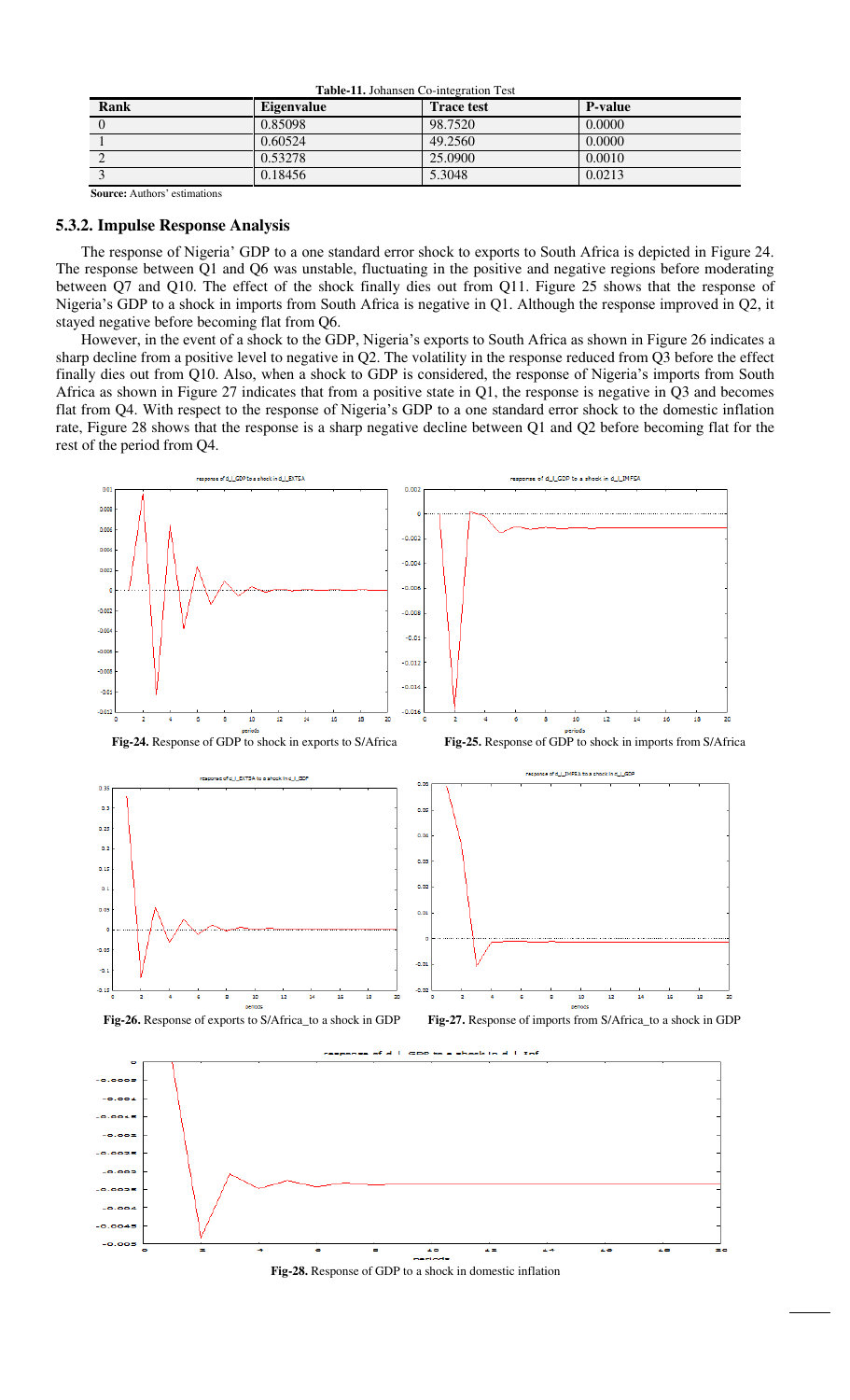#### **5.3.3. Variance Decomposition Analysis**

Appendix C provides the results of the variance decomposition analysis for the trading relationship between Nigeria and South Africa. From Table 1, own effect explains average 91% of the variation in Nigeria's GDP while import from South Africa is responsible for 3.8%. In addition, exports to South Africa explain 3.7% of the variation in Nigeria's GDP while inflation explains the least variation of average 1.8%. Similarly, the highest variation in Nigeria's exports to South Africa is explained by own shock of 93%, while GDP accounts for 5.9%. Imports from South Africa and the domestic inflation rate explain less than 1% of the variation in exports to South Africa. Also, own shock explains the highest variation of average 68% in Nigeria's imports from South Africa while GDP is responsible for 17% and then exports to South Africa explains 10%. The domestic inflation rate explains the least variation of 4% in Nigeria's imports from South Africa. With respect to how other variables in the equation explain the variation in the domestic inflation rate, Table 4 indicates that own shock accounts for approximately average 86% of the variation, while imports from South Africa explains 9.3% followed by GDP 1.2% and exports to South Africa  $0.06\%$ .

## **5.3.4. Diagnostic Tests**

Figure 29 is a combined residual plot for the results of the trading relationship between Nigeria and South Africa. Given that the residuals are stationary this implies that the results obtained from the estimated model are valid.



**Figure-29.** Combined Residual Plot

Table 12 also shows that the results of other diagnostic tests. From the results, while we fail to accept the null hypothesis that the errors are normally distributed, the null hypotheses of no presence of autocorrelation and heteroskedasticity are not rejected.

|                    | <b>Table-12.</b> Post estimation tests |                |  |  |  |
|--------------------|----------------------------------------|----------------|--|--|--|
|                    | <b>Null hypotheses</b>                 | <b>P-value</b> |  |  |  |
| Normality          | Error is normally distributed          | 0.0005         |  |  |  |
| Autocorrelation    | Autocorrelation not present            | 0.6410         |  |  |  |
| Heteroskedasticity | No presence of heteroskedasticity      | 0.2640         |  |  |  |
| .                  |                                        |                |  |  |  |

#### **Source:** Authors' estimations

 $\overline{\phantom{a}}$ 

## **6. Policy Implications of Findings**

The findings in this study have a number of policy implications:

- a) Nigeria's trade intensity is highest with Brazil while on the average, the intensity index with Brazil, India and South Africa is above 1, implying that an improved relationship between the BRICS and Nigeria will be beneficial. However, the downside and general perception is that the individual BRICS are pursuing a bilateral as opposed to a joint approach in their dealings with key countries in Africa, including Nigeria.
- b) The finding that Nigeria's GDP reverts faster to equilibrium when there is a shock to exports to and imports from Brazil further confirms the growing bilateral ties between Nigeria and Brazil when compared with other BRICS members. However, the fact that the equilibrium adjustment of Nigeria's exports to Brazil and South Africa is at the same period when there is a shock to the GDP also implies the growing relevance of the bilateral relationship between Nigeria and South Africa.
- c) The relatively strong link between the Nigerian economy and Brazil is explained by the fact that apart from own effect, imports from Brazil and exports to Brazil are responsible for the second and third highest variations in Nigeria's GDP. Similarly, the rising bilateral relevance with South Africa explains why import from and exports to South Africa are responsible for the second and third highest variation in Nigeria's GDP when the trading relationship between both countries is considered.
- d) Given that the GDP explains the second highest variation in Nigeria's exports to South Africa, it implies that a growing Nigerian economy may result in increased exports to South Africa in the future. This scenario may be different for Brazil and China as the inflation rate explains the second highest variation in Nigeria's exports to the two countries. In other words, Nigeria may only maintain its competitiveness with increased trading with Brazil and China if inflation is low and stable.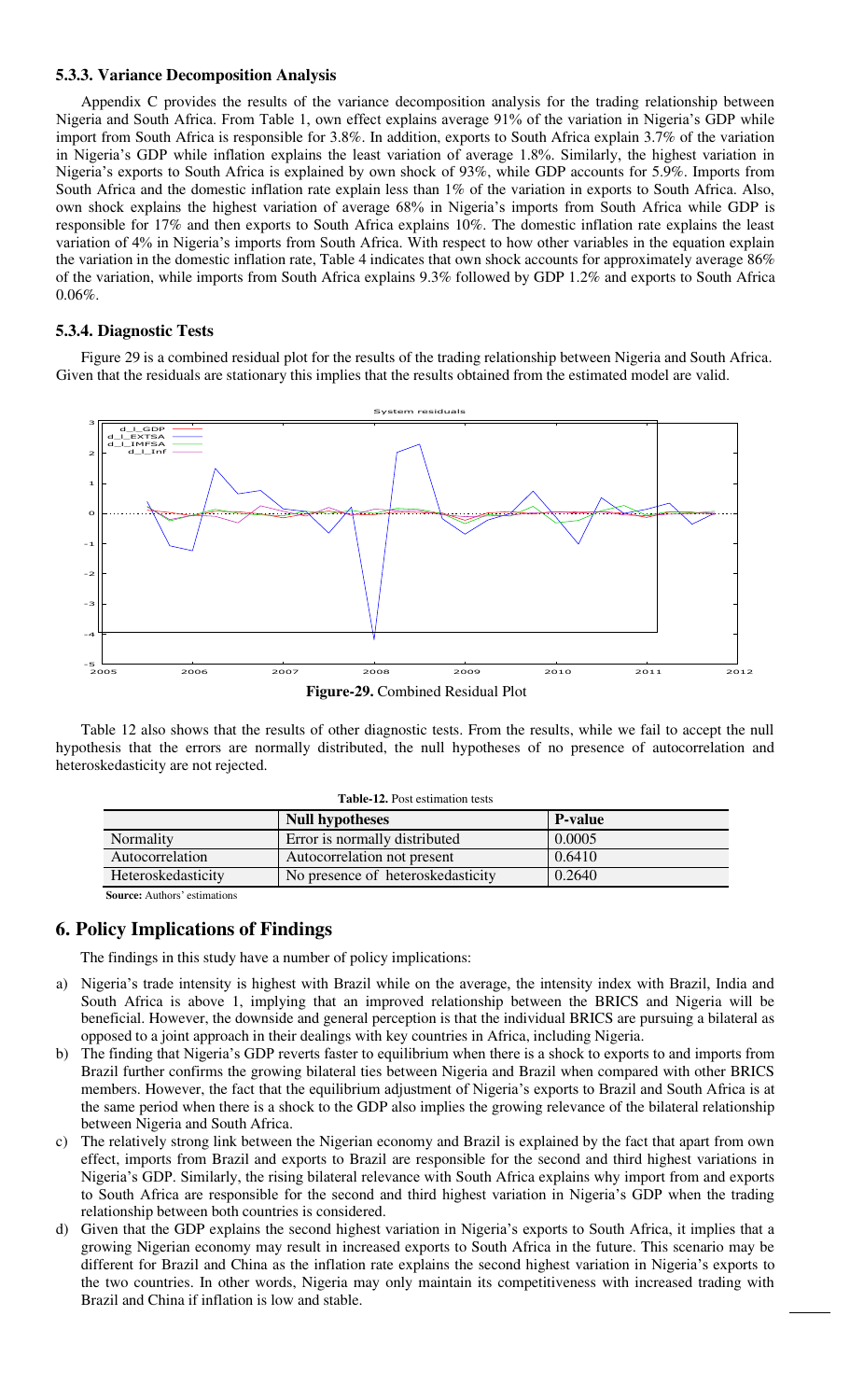- e) A growing Nigerian economy may experience more imports from China given that the highest variation in Nigeria's imports from China is explained by the GDP.
- f) There is no threat of imported inflation from China into Nigeria given that imports from China explain the least variation in Nigeria's inflation rate. However, this threat is not misplaced in the case of South Africa given that Nigeria's imports from South Africa explain the second highest variation in Nigeria's inflation rate.

#### **References**

<span id="page-12-0"></span>Alao, A., 2011. Nigeria and the BRICs: Diplomatic, trade, cultural and military relations. SAIIA Occasional Paper, No. 101.

<span id="page-12-3"></span>Hjalmarsson, E. and P. Österholm, 2007. Testing for cointegration using the Johansen methodology when variables are near-integrated. International Monetary Fund Working Paper No. 07/141.

<span id="page-12-4"></span>Mustafa, Y. and A. Kabundi, 2011. Trade shocks from BRIC to South Africa. A global VAR analysis. Available from [http://ideas.repec.org/p/rza/wpaper/250.html \[](http://ideas.repec.org/p/rza/wpaper/250.html)Accessed August 12th 2012].

<span id="page-12-1"></span>Naresh, K. and F. Alina, 2011. Perspective on economic growth of BRIC countries. A case of Brazil and India. Available from [http://ssrn.com/abstract=1342255 \[](http://ssrn.com/abstract%3D1342255)Accessed August 12th 2012].

<span id="page-12-2"></span>Oehler-Şincai, I.M., 2011. Trends in trade and investment flows between the EU and the BRIC countries. Theoretical and Applied Economics, 6(559): 73-112.

#### **Appendix-A.** Nigeria and Brazil

**Table-1.** Decomposition of Variance for Nigeria's GDP Period **GDP EXTBR** IMFBR INF 1 100.0000  $\begin{bmatrix} 0.0000 \end{bmatrix}$  0.0000 0.0000 0.0000 2 89.4179 2.7213 7.8572 0.0036 3 87.6937 2.6976 9.4993 0.1094 4 87.2655 2.7096 9.8340 0.1909 5 86.9457 2.9344 9.8650 0.2549 6 86.8476 2.9311 9.8847 0.3366 7 86.7060 3.0155 9.8722 0.4063 8 86.6200 3.0294 9.8678 0.4828 9 86.5124 3.0770 9.8556  $\vert$  3.0770 10 86.4207 3.1030 9.8468 0.6296 11 | 86.3213 | 3.1405 | 9.8357 | 0.7025 12  $\begin{array}{|l|c|c|c|c|c|c|c|c|} \hline 3.1711 & 9.8258 & 0.7761 \ \hline \end{array}$ 13 86.1302 3.2055 9.8152 0.8491 14 | 86.0353 | 3.2375 | 9.8051 | 0.9221 15 85.9396 3.2708 9.7947 0.9949 16 85.8447 3.3032 9.7845 1.0676 17 | 85.7497 | 3.3360 | 9.7742 | 1.1401 18 85.6550 3.3685 9.7641 1.2124 19 85.5605 3.4011 9.7539 1.2846 20 | 85.4663 | 3.4335 | 9.7437 | 1.3566 Ave. 87.1680 2.9543 9.2140 0.6638

**Source:** Authors' estimates

|                 | Table-2. Decomposition of Variance for Nigeria's exports to Brazil |              |              |            |  |
|-----------------|--------------------------------------------------------------------|--------------|--------------|------------|--|
| Period          | <b>GDP</b>                                                         | <b>EXTBR</b> | <b>IMFBR</b> | <b>INF</b> |  |
| 1               | 2.5209                                                             | 97.4791      | 0.0000       | 0.0000     |  |
| $\overline{2}$  | 2.3072                                                             | 94.6609      | 1.5630       | 1.4688     |  |
| $\overline{3}$  | 2.2222                                                             | 93.5693      | 2.2025       | 2.0060     |  |
| $\overline{4}$  | 2.2197                                                             | 92.3060      | 2.6082       | 2.8661     |  |
| 5               | 2.1917                                                             | 91.6461      | 2.6261       | 3.5361     |  |
| 6               | 2.1726                                                             | 90.8580      | 2.6722       | 4.2971     |  |
| $\overline{7}$  | 2.1462                                                             | 90.2341      | 2.6386       | 4.9811     |  |
| $\overline{8}$  | 2.1237                                                             | 89.5594      | 2.6301       | 5.6869     |  |
| $\overline{9}$  | 2.0994                                                             | 88.9435      | 2.6013       | 6.3557     |  |
| 10              | 2.0768                                                             | 88.3178      | 2.5827       | 7.0226     |  |
| $\overline{11}$ | 2.0541                                                             | 87.7199      | 2.5584       | 7.6676     |  |
| 12              | 2.0322                                                             | 87.1268      | 2.5379       | 8.3031     |  |
| 13              | 2.0105                                                             | 86.5511      | 2.5158       | 8.9226     |  |
| 14              | 1.9894                                                             | 85.9847      | 2.4953       | 9.5305     |  |
| 15              | 1.9687                                                             | 85.4317      | 2.4747       | 10.1249    |  |
| 16              | 1.9485                                                             | 84.8893      | 2.4548       | 10.7075    |  |
| 17              | 1.9286                                                             | 84.3584      | 2.4350       | 11.2780    |  |
| 18              | 1.9092                                                             | 83.8379      | 2.4159       | 11.8371    |  |
| 19              | 1.8901                                                             | 83.3280      | 2.3970       | 12.3849    |  |
| 20              | 1.8715                                                             | 82.8281      | 2.3785       | 12.9219    |  |
| Ave.            | 2.0842                                                             | 88.4815      | 2.3394       | 7.0949     |  |

**Source:** Authors' estimates

#### **Table-3.** Decomposition of Variance for Nigeria's imports from Brazil

| <b>Period</b>            | GDP                               | <b>EXTBR</b> | <b>IMFBR</b>                      | <b>INF</b> |
|--------------------------|-----------------------------------|--------------|-----------------------------------|------------|
|                          | 2205<br>$\sim$<br>10. <i>44JJ</i> | 4.2953       | 80.4752                           | 0.0000     |
| $\overline{\phantom{0}}$ | 15.5809                           | 6.6001       | .6241<br>$\overline{\phantom{a}}$ | 0.1949     |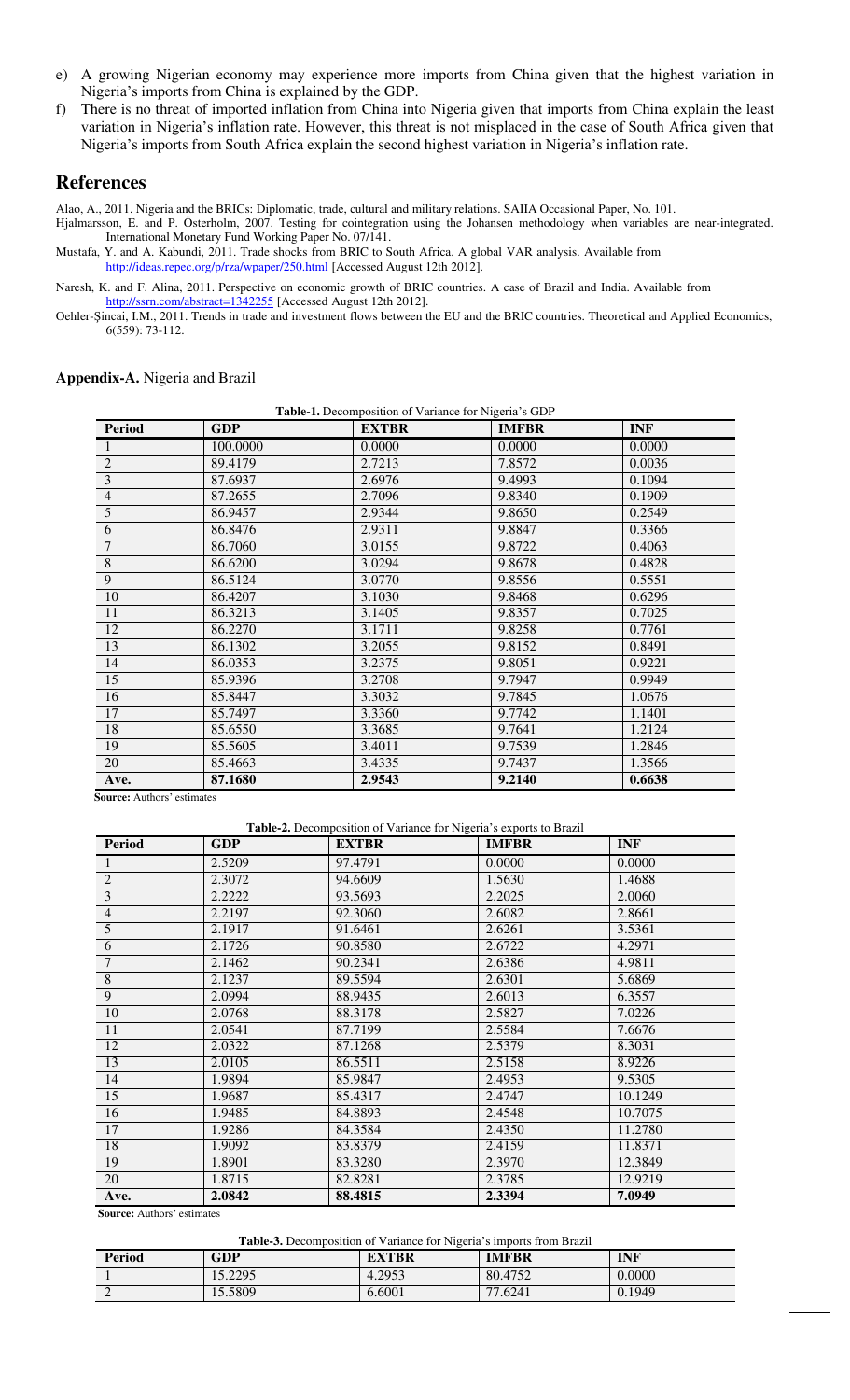| 3              | 15.3391 | 7.5675  | 76.6307 | 0.4626 |
|----------------|---------|---------|---------|--------|
| $\overline{4}$ | 15.0705 | 8.9279  | 75.4137 | 0.5880 |
| 5              | 15.0111 | 8.9405  | 75.2391 | 0.8093 |
| 6              | 14.9279 | 9.2697  | 74.8307 | 0.9718 |
| $\overline{7}$ | 14.8927 | 9.2617  | 74.6782 | 1.1674 |
| $\overline{8}$ | 14.8420 | 9.3942  | 74.4212 | 1.3426 |
| $\overline{9}$ | 14.8042 | 9.4292  | 74.2384 | 1.5282 |
| 10             | 14.7606 | 9.5140  | 74.0191 | 1.7063 |
| 11             | 14.7211 | 9.5680  | 73.8238 | 1.8872 |
| 12             | 14.6797 | 9.6384  | 73.6170 | 2.0649 |
| 13             | 14.6398 | 9.6987  | 73.4186 | 2.2429 |
| 14             | 14.5994 | 9.7642  | 73.2172 | 2.4192 |
| 15             | 14.5596 | 9.8261  | 73.0193 | 2.5950 |
| 16             | 14.5198 | 9.8895  | 72.8211 | 2.7695 |
| 17             | 14.4804 | 9.9515  | 72.6248 | 2.9433 |
| 18             | 14.4411 | 10.0138 | 72.4291 | 3.1160 |
| 19             | 14.4021 | 10.0754 | 72.2347 | 3.2878 |
| 20             | 14.3632 | 10.1368 | 72.0412 | 3.4587 |
| Ave.           | 14.7932 | 9.0881  | 74.3409 | 1.7778 |

**Source:** Authors' estimates

**Table-4.** Decomposition of Variance for Nigeria's inflation

| Period         | <b>GDP</b> | <b>EXTBR</b> | <b>IMFBR</b> | <b>INF</b> |
|----------------|------------|--------------|--------------|------------|
| $\mathbf{1}$   | 0.4019     | 24.7439      | 4.4182       | 70.4360    |
| $\overline{2}$ | 0.2561     | 31.0384      | 2.1466       | 66.5590    |
| $\mathfrak{Z}$ | 0.1805     | 30.4113      | 1.9760       | 67.4322    |
| $\overline{4}$ | 0.1407     | 31.6554      | 1.5213       | 66.6827    |
| 5              | 0.1129     | 31.5874      | 1.3758       | 66.9238    |
| 6              | 0.0952     | 31.9444      | 1.2136       | 66.7469    |
| $\overline{7}$ | 0.0819     | 31.9981      | 1.1273       | 66.7927    |
| $\,8\,$        | 0.0722     | 32.1392      | 1.0474       | 66.7413    |
| $\overline{9}$ | 0.0645     | 32.1974      | 0.9928       | 66.7454    |
| 10             | 0.0584     | 32.2705      | 0.9451       | 66.7260    |
| 11             | 0.0533     | 32.3165      | 0.9082       | 66.7219    |
| 12             | 0.0492     | 32.3621      | 0.8764       | 66.7123    |
| 13             | 0.0456     | 32.3968      | 0.8500       | 66.7075    |
| 14             | 0.0426     | 32.4287      | 0.8271       | 66.7016    |
| 15             | 0.0400     | 32.4552      | 0.8074       | 66.6975    |
| 16             | 0.0377     | 32.4789      | 0.7900       | 66.6933    |
| 17             | 0.0357     | 32.4996      | 0.7748       | 66.6900    |
| 18             | 0.0339     | 32.5181      | 0.7612       | 66.6868    |
| 19             | 0.0323     | 32.5346      | 0.7491       | 66.6841    |
| 20             | 0.0308     | 32.5495      | 0.7382       | 66.6816    |
| Ave.           | 0.0933     | 31.7263      | 1.2423       | 66.9381    |

**Source:** Authors' estimates

## **Appendix-B.** Nigeria and China

**Table-1.** Decomposition of Variance for Nigeria's GDP

| <b>Period</b>  | <b>GDP</b> | <b>EXTCH</b> | <b>IMFCH</b> | <b>INF</b> |
|----------------|------------|--------------|--------------|------------|
|                | 100.0000   | 0.0000       | 0.0000       | 0.0000     |
| $\overline{2}$ | 88.2973    | 0.2383       | 10.6027      | 0.8616     |
| $\overline{3}$ | 86.8884    | 0.7321       | 10.4724      | 1.9072     |
| $\overline{4}$ | 85.2235    | 1.2732       | 10.3763      | 3.1270     |
| 5              | 84.3862    | 1.2640       | 10.2663      | 4.0836     |
| 6              | 83.4597    | 1.2872       | 10.1575      | 5.0956     |
| 7              | 82.5803    | 1.2980       | 10.0475      | 6.0742     |
| $\,$ 8 $\,$    | 81.7039    | 1.3205       | 9.9382       | 7.0374     |
| $\overline{9}$ | 80.8569    | 1.3357       | 9.8327       | 7.9747     |
| 10             | 80.0239    | 1.3527       | 9.7291       | 8.8944     |
| 11             | 79.2096    | 1.3687       | 9.6276       | 9.7940     |
| 12             | 78.4118    | 1.3847       | 9.5283       | 10.6752    |
| 13             | 77.6308    | 1.4001       | 9.4311       | 11.5381    |
| 14             | 76.8655    | 1.4154       | 9.3358       | 12.3834    |
| 15             | 76.1157    | 1.4302       | 9.2424       | 13.2116    |
| 16             | 75.3809    | 1.4448       | 9.1509       | 14.0233    |
| 17             | 74.6607    | 1.4592       | 9.0612       | 14.8189    |
| 18             | 73.9546    | 1.4732       | 8.9733       | 15.5989    |
| 19             | 73.2622    | 1.4869       | 8.8871       | 16.3638    |
| 20             | 72.5831    | 1.5004       | 1.5004       | 17.1139    |
| Ave.           | 80.5748    | 1.2233       | 8.8080       | 9.0288     |

**Source:** Authors' estimates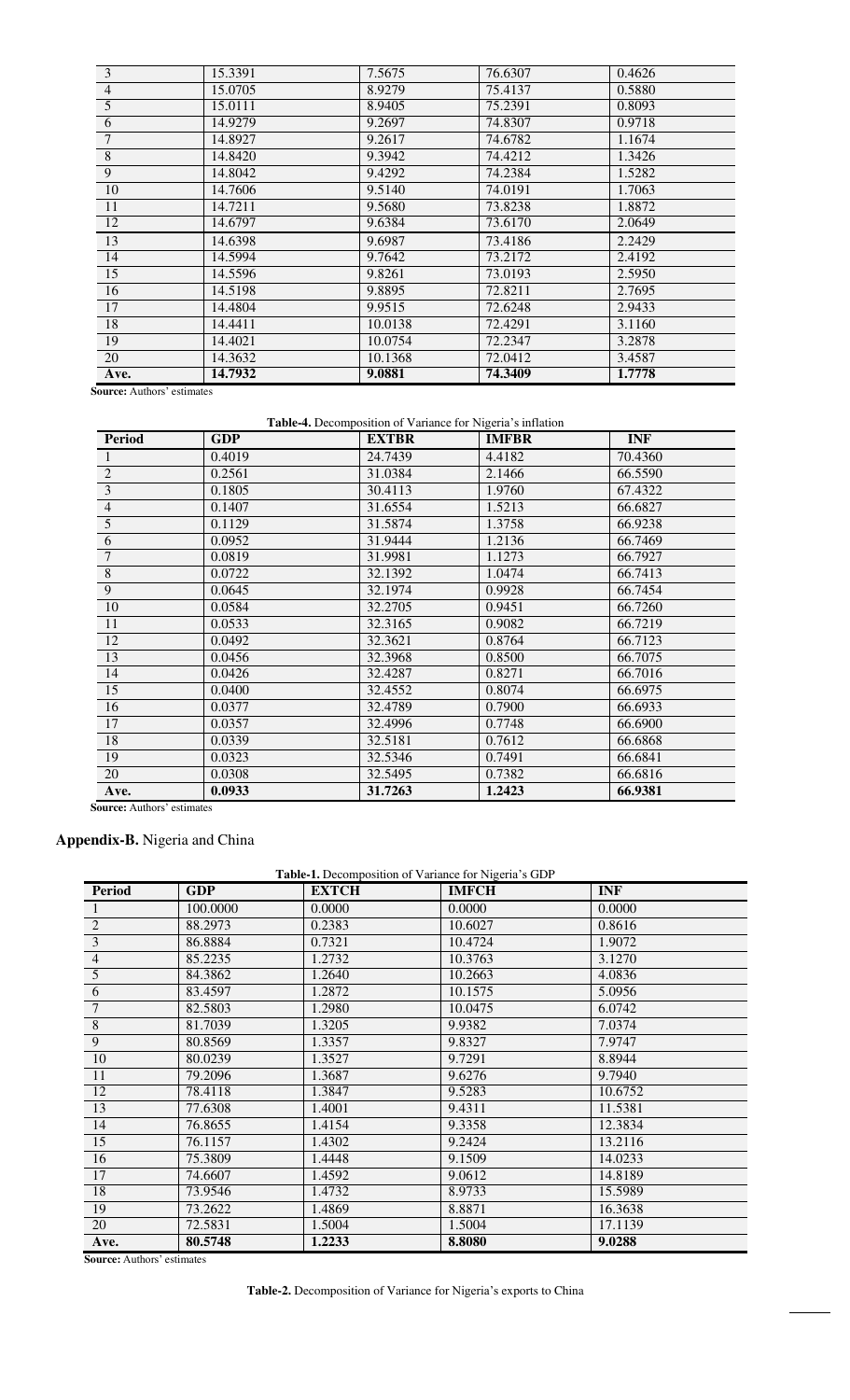| <b>Period</b>    | <b>GDP</b> | <b>EXTCH</b> | <b>IMFCH</b> | <b>INF</b> |
|------------------|------------|--------------|--------------|------------|
| -1               | 4.3091     | 95.6909      | 0.0000       | 0.0000     |
| $\overline{2}$   | 6.1423     | 90.0867      | 0.4633       | 3.3077     |
| $\overline{3}$   | 7.2798     | 88.2793      | 0.4497       | 3.9913     |
| $\overline{4}$   | 7.1405     | 86.9989      | 0.4757       | 5.3849     |
| 5                | 7.1287     | 85.9134      | 0.4698       | 6.4881     |
| $\overline{6}$   | 7.0459     | 84.8081      | 0.4640       | 7.6821     |
| $\boldsymbol{7}$ | 7.0015     | 83.7495      | 0.4592       | 8.7898     |
| $\,8\,$          | 6.9407     | 82.7125      | 0.4546       | 9.8922     |
| $\overline{9}$   | 6.8879     | 81.7042      | 0.4500       | 10.9579    |
| 10               | 6.8339     | 80.7199      | 0.4455       | 12.0007    |
| 11               | 6.7823     | 79.7604      | 0.4411       | 13.0161    |
| $\overline{12}$  | 6.7315     | 78.8241      | 0.4369       | 14.0075    |
| 13               | 6.6821     | 77.9104      | 0.4327       | 14.9748    |
| 14               | 6.6338     | 77.0184      | 0.4287       | 15.9192    |
| $\overline{15}$  | 6.5867     | 76.1473      | 0.4247       | 16.8413    |
| 16               | 6.5406     | 75.2965      | 0.4208       | 17.7420    |
| 17               | 6.4956     | 74.4652      | 0.4171       | 18.6221    |
| 18               | 6.4516     | 73.6528      | 0.4134       | 19.4822    |
| 19               | 6.4087     | 72.8587      | 0.4097       | 20.3229    |
| 20               | 6.3666     | 72.0821      | 0.4062       | 21.1450    |
| Ave.             | 6.6195     | 80.9340      | 0.4182       | 12.0284    |

**Source:** Authors' estimates

**Table-3.** Decomposition of Variance for Nigeria's imports from China

| <b>Period</b>   | <b>GDP</b> | <b>EXTCH</b> | <b>IMFCH</b> | <b>INF</b> |  |
|-----------------|------------|--------------|--------------|------------|--|
| 1               | 50.4434    | 3.6157       | 45.9409      | 0.0000     |  |
| $\overline{2}$  | 47.4678    | 6.7550       | 44.6818      | 1.0954     |  |
| $\overline{3}$  | 46.2972    | 6.8699       | 44.1737      | 2.6592     |  |
| $\overline{4}$  | 45.7294    | 6.9525       | 43.4617      | 3.8563     |  |
| 5               | 45.2079    | 6.8782       | 42.9319      | 4.9820     |  |
| $\overline{6}$  | 44.6604    | 6.8203       | 42.3943      | 6.1250     |  |
| $7\phantom{.0}$ | 44.1273    | 6.7742       | 41.8591      | 7.2395     |  |
| $\overline{8}$  | 43.6126    | 6.7268       | 41.3393      | 8.3212     |  |
| $\overline{9}$  | 43.1103    | 6.6792       | 40.8338      | 9.3766     |  |
| 10              | 42.6194    | 6.6333       | 40.3401      | 10.4072    |  |
| 11              | 42.1405    | 6.5885       | 39.8581      | 11.4129    |  |
| $\overline{12}$ | 41.6729    | 6.5448       | 39.3876      | 12.3947    |  |
| 13              | 41.2162    | 6.5020       | 38.9281      | 13.3537    |  |
| 14              | 40.7701    | 6.4603       | 38.4792      | 14.2904    |  |
| 15              | 40.3342    | 6.4195       | 38.0405      | 15.2058    |  |
| 16              | 39.9082    | 6.3796       | 37.6118      | 16.1004    |  |
| 17              | 39.4916    | 6.3407       | 37.1926      | 16.9751    |  |
| 18              | 39.0843    | 6.3025       | 36.7827      | 17.8304    |  |
| 19              | 38.6859    | 6.2653       | 36.3818      | 18.6671    |  |
| 20              | 38.2960    | 6.2288       | 35.9895      | 19.4856    |  |
| Ave.            | 42.7438    | 6.4369       | 40.3304      | 10.4889    |  |

**Source:** Authors' estimates

**Table-4.** Decomposition of Variance for domestic inflation

| <b>Period</b>  | <b>GDP</b> | <b>Table-4.</b> Decomposition of variance for domestic inflation<br><b>EXTCH</b> | <b>IMFCH</b> | <b>INF</b> |
|----------------|------------|----------------------------------------------------------------------------------|--------------|------------|
|                | 0.0000     | 0.8554                                                                           | 2.9450       | 96.1996    |
| $\overline{2}$ | 0.4040     | 3.4839                                                                           | 1.6270       | 94.4851    |
| 3              | 1.5604     | 3.3688                                                                           | 1.0945       | 93.9763    |
| $\overline{4}$ | 1.8444     | 3.2318                                                                           | 0.8708       | 94.0530    |
| 5              | 1.9818     | 3.1352                                                                           | 0.7161       | 94.1668    |
| 6              | 2.0831     | 3.1066                                                                           | 0.6105       | 94.1998    |
| $\overline{7}$ | 2.1636     | 3.0745                                                                           | 0.5366       | 94.2254    |
| $8\phantom{1}$ | 2.2204     | 3.0517                                                                           | 0.4812       | 94.2467    |
| $\overline{9}$ | 2.2648     | 3.0335                                                                           | 0.4379       | 94.2637    |
| 10             | 2.3004     | 3.0194                                                                           | 0.4033       | 94.2768    |
| 11             | 2.3297     | 3.0077                                                                           | 0.3750       | 94.2877    |
| 12             | 2.3540     | 2.9980                                                                           | 0.3514       | 94.2967    |
| 13             | 2.3746     | 2.9897                                                                           | 0.3314       | 94.3043    |
| 14             | 2.3922     | 2.9826                                                                           | 0.3143       | 94.3109    |
| 15             | 2.4075     | 2.9765                                                                           | 0.2994       | 94.3165    |
| 16             | 2.4209     | 2.9711                                                                           | 0.2864       | 94.3215    |
| 17             | 2.4327     | 2.9664                                                                           | 0.2750       | 94.3259    |
| 18             | 2.4432     | 2.9622                                                                           | 0.2648       | 94.3298    |
| 19             | 2.4526     | 2.9584                                                                           | 0.2557       | 94.3333    |
| 20             | 2.4611     | 2.9551                                                                           | 0.2475       | 94.3364    |
| Ave.           | 2.0446     | 2.9564                                                                           | 0.6362       | 94.3628    |

**Source:** Authors' estimates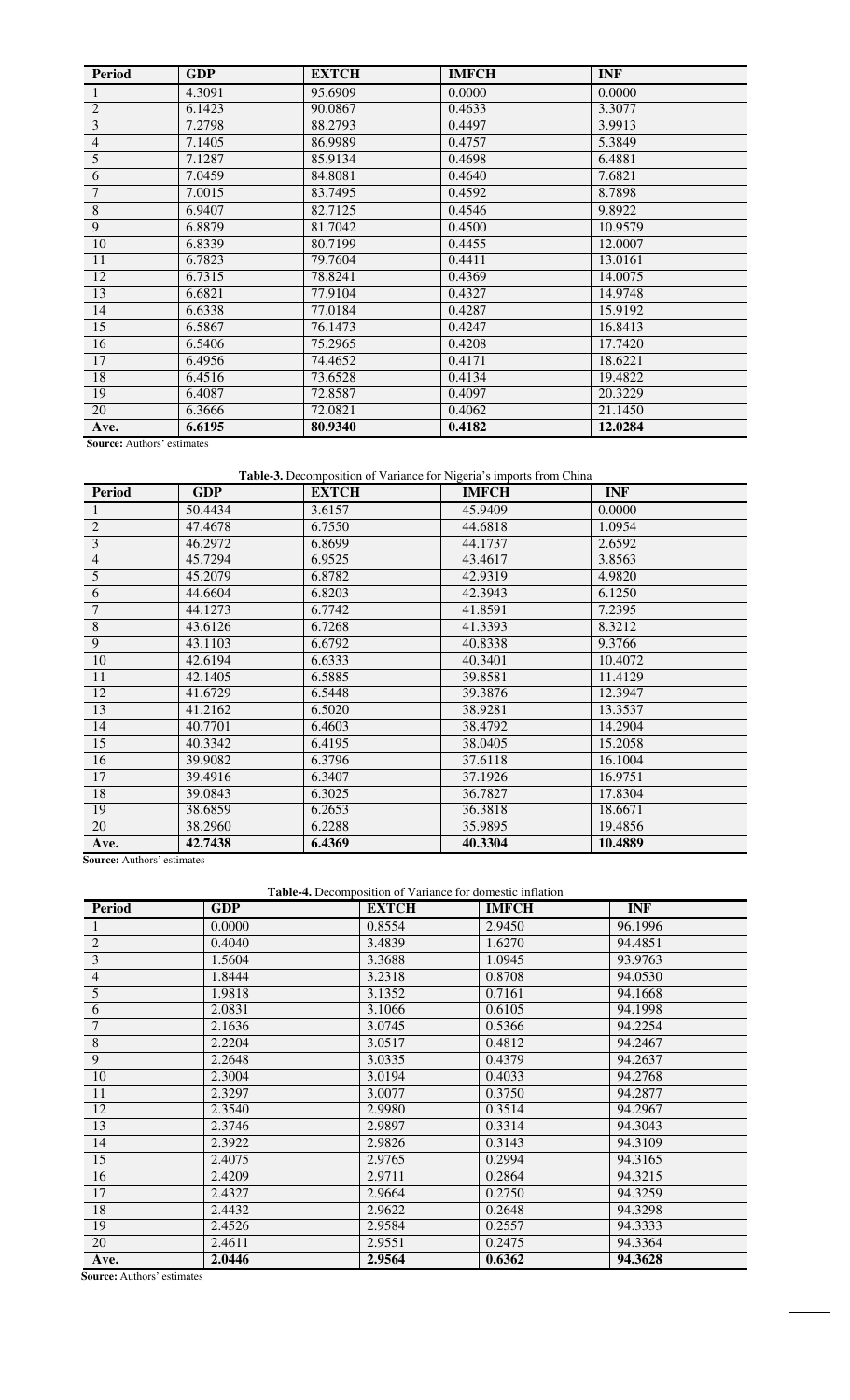## **Appendix-C.** Nigeria and South Africa

| Table-1. Decomposition of Variance for Nigeria's GDP |            |              |              |            |  |
|------------------------------------------------------|------------|--------------|--------------|------------|--|
| Period                                               | <b>GDP</b> | <b>EXTSA</b> | <b>IMFSA</b> | <b>INF</b> |  |
|                                                      | 100.0000   | 0.0000       | 0.0000       | 0.0000     |  |
| $\overline{2}$                                       | 93.9798    | 1.5137       | 4.1207       | 0.3857     |  |
| $\overline{3}$                                       | 92.2790    | 3.1688       | 3.1688       | 0.5295     |  |
| $\overline{4}$                                       | 91.4777    | 3.8171       | 3.9874       | 0.7177     |  |
| 5                                                    | 91.0844    | 4.0233       | 4.0089       | 0.8834     |  |
| 6                                                    | 90.8203    | 4.0997       | 4.0130       | 1.0670     |  |
| $\overline{7}$                                       | 90.6131    | 4.1212       | 4.0273       | 1.2385     |  |
| $\overline{8}$                                       | 90.4200    | 4.1263       | 4.0372       | 1.4165     |  |
| $\overline{9}$                                       | 90.2377    | 4.1220       | 4.0507       | 1.5896     |  |
| 10                                                   | 90.0571    | 4.1160       | 4.0622       | 1.7647     |  |
| 11                                                   | 89.8793    | 4.1083       | 4.0750       | 1.9375     |  |
| 12                                                   | 89.7020    | 4.1005       | 4.0869       | 2.1106     |  |
| 13                                                   | 89.5260    | 4.0924       | 4.0993       | 2.2823     |  |
| 14                                                   | 89.3504    | 4.0844       | 4.1113       | 2.4538     |  |
| $\overline{15}$                                      | 89.1757    | 4.0764       | 4.1235       | 2.6244     |  |
| 16                                                   | 89.0017    | 4.0684       | 4.1355       | 2.7944     |  |
| 17                                                   | 88.8283    | 4.0604       | 4.1476       | 2.9637     |  |
| 18                                                   | 88.6557    | 4.0524       | 4.1595       | 3.1324     |  |
| 19                                                   | 88.4837    | 4.0445       | 4.1714       | 3.3004     |  |
| 20                                                   | 88.3124    | 4.0366       | 4.0366       | 3.4677     |  |
| Ave.                                                 | 90.5942    | 3.6916       | 3.8311       | 1.8330     |  |

**Source:** Authors' estimates

**Table-2.** Decomposition of Variance for Nigeria's exports to South Africa

| Period         | <b>GDP</b> | <b>EXTSA</b> | <b>IMFSA</b> | <b>INF</b> |
|----------------|------------|--------------|--------------|------------|
|                | 7.7717     | 92.2283      | 0.0000       | 0.0000     |
| $\overline{2}$ | 6.3879     | 93.3158      | 0.1711       | 0.1251     |
| $\overline{3}$ | 5.9681     | 93.6439      | 0.2557       | 0.1323     |
| $\overline{4}$ | 5.8135     | 93.7390      | 0.2489       | 0.1986     |
| $\overline{5}$ | 5.7691     | 93.7367      | 0.2654       | 0.2288     |
| $\overline{6}$ | 5.7437     | 93.7103      | 0.2648       | 0.2812     |
| $\overline{7}$ | 5.7369     | 93.6685      | 0.2741       | 0.3205     |
| $\sqrt{8}$     | 5.7301     | 93.6249      | 0.2767       | 0.3682     |
| 9              | 5.7278     | 93.5781      | 0.2833       | 0.4108     |
| 10             | 5.7243     | 93.5317      | 0.2874       | 0.4566     |
| 11             | 5.7222     | 93.4844      | 0.2930       | 0.5003     |
| <sup>12</sup>  | 5.7196     | 93.4375      | 0.2977       | 0.5453     |
| 13             | 5.7173     | 93.3903      | 0.3029       | 0.5895     |
| 14             | 5.7149     | 93.3433      | 0.3078       | 0.6341     |
| 15             | 5.7126     | 93.2963      | 0.3129       | 0.6783     |
| 16             | 5.7102     | 93.2493      | 0.3178       | 0.7227     |
| 17             | 5.7079     | 93.2024      | 0.3228       | 0.7669     |
| 18             | 5.7055     | 93.1555      | 0.3278       | 0.8112     |
| 19             | 5.7032     | 93.1087      | 0.3328       | 0.8554     |
| 20             | 5.7008     | 93.0619      | 0.3377       | 0.8995     |
| Ave.           | 5.8744     | 93.3753      | 0.2740       | 0.4763     |

**Source:** Authors' estimates

**Table-3.** Decomposition of Variance for Nigeria's imports from South Africa

| <b>Period</b>   | <b>GDP</b> | <b>EXTSA</b> | <b>IMFSA</b> | <b>INF</b> |
|-----------------|------------|--------------|--------------|------------|
|                 | 14.5471    | 10.6457      | 74.8071      | 0.0000     |
| $\overline{2}$  | 18.0150    | 10.3120      | 71.0826      | 0.5904     |
| $\overline{3}$  | 18.1251    | 10.6796      | 70.1096      | 1.0858     |
| $\overline{4}$  | 18.0178    | 10.7389      | 69.6792      | 1.5641     |
| $\overline{5}$  | 17.9199    | 10.7093      | 69.3457      | 2.0251     |
| $\overline{6}$  | 17.8241    | 10.6659      | 69.0150      | 2.4951     |
| $\overline{7}$  | 17.7356    | 10.6128      | 68.6996      | 2.9521     |
| $\overline{8}$  | 17.6456    | 10.5592      | 68.3863      | 3.4089     |
| 9               | 17.5584    | 10.5038      | 68.0796      | 3.8581     |
| 10              | 17.4713    | 10.4493      | 67.7750      | 4.3044     |
| 11              | 17.3857    | 10.3947      | 67.4747      | 4.7449     |
| $\overline{12}$ | 17.3006    | 10.3409      | 67.1769      | 5.1816     |
| 13              | 17.2167    | 10.2874      | 66.8826      | 5.6133     |
| 14              | 17.1334    | 10.2346      | 66.5911      | 6.0408     |
| $\overline{15}$ | 17.0511    | 10.1823      | 66.3028      | 6.4638     |
| 16              | 16.9696    | 10.1306      | 66.0173      | 6.8825     |
| 17              | 16.8890    | 10.0793      | 65.7347      | 7.2970     |
| 18              | 16.8091    | 10.0286      | 65.4549      | 7.7073     |